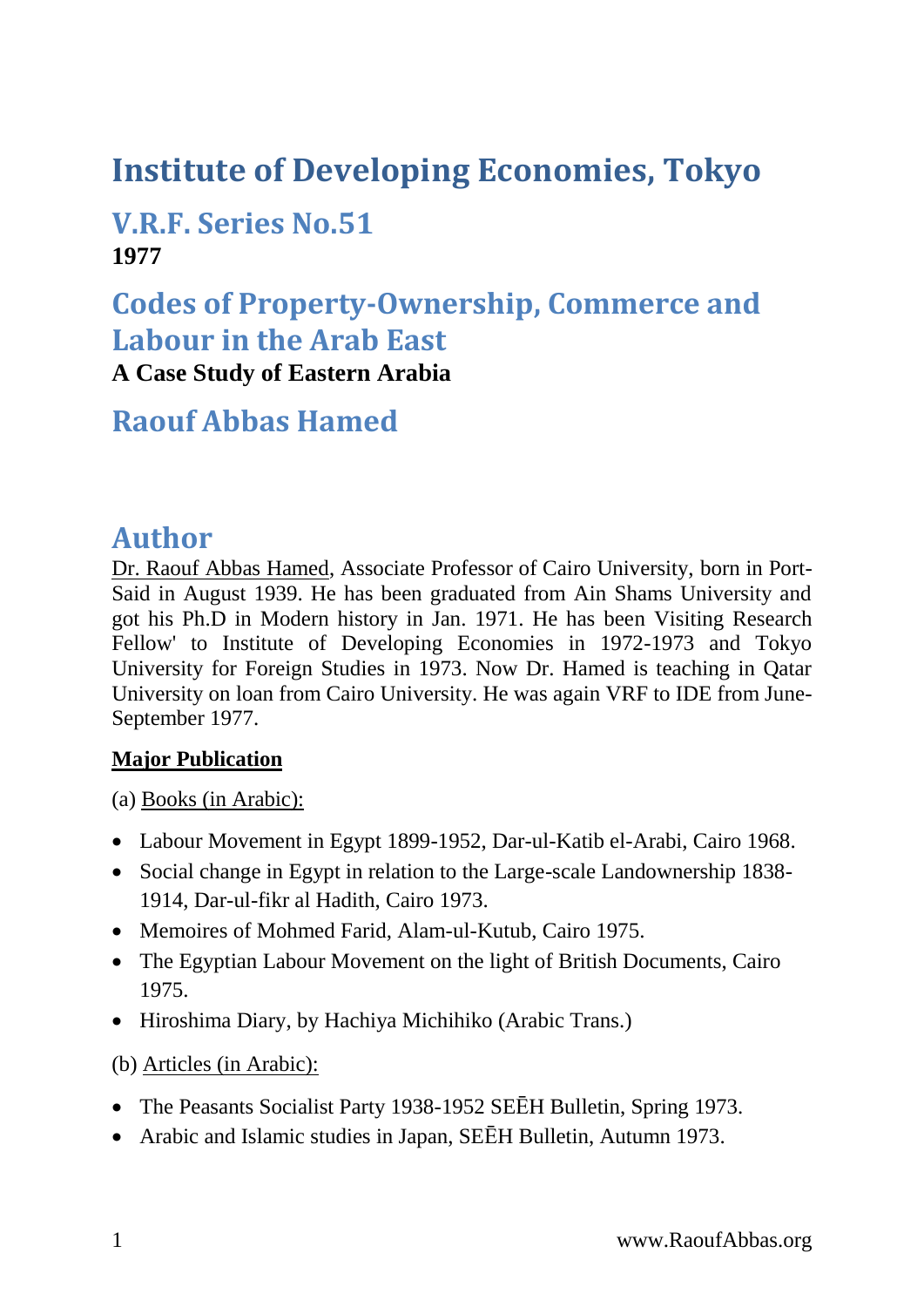- The Constitutional Movement in Japan 1878-1890, SEĒH Bulletin, Winter 1975.
- The Intellectual Origins of Modern Japan SEĒH Bulletin, Autumn 1975.
- The Japanese Interests in the Middle East, MEB, Cairo 1975.

(c) Articles (in English):

- Large Scale Landownership in Modern Egypt 1838-1914, AJIKEN, Tokyo 1973.
- Labor Movement in Egypt 1924-1952, The Developing Economies, AJIKEN,Winter 1973.
- The Rural Gentry in Nineteenth Century Japan and Egypt, A comparative study of Gōnō and A'yān, AJIKEN, Tokyo 1973.

(d) Articles (in Japanese):

- Arab-Japanese Relations, Kokusai Mondai, Winter 1973. (Tran. by ITAGAKI Yuzo).
- Salama Musa and Secular Thought in Egypt, Shisō, Spring 1973 (Tran. by WATARU Miki).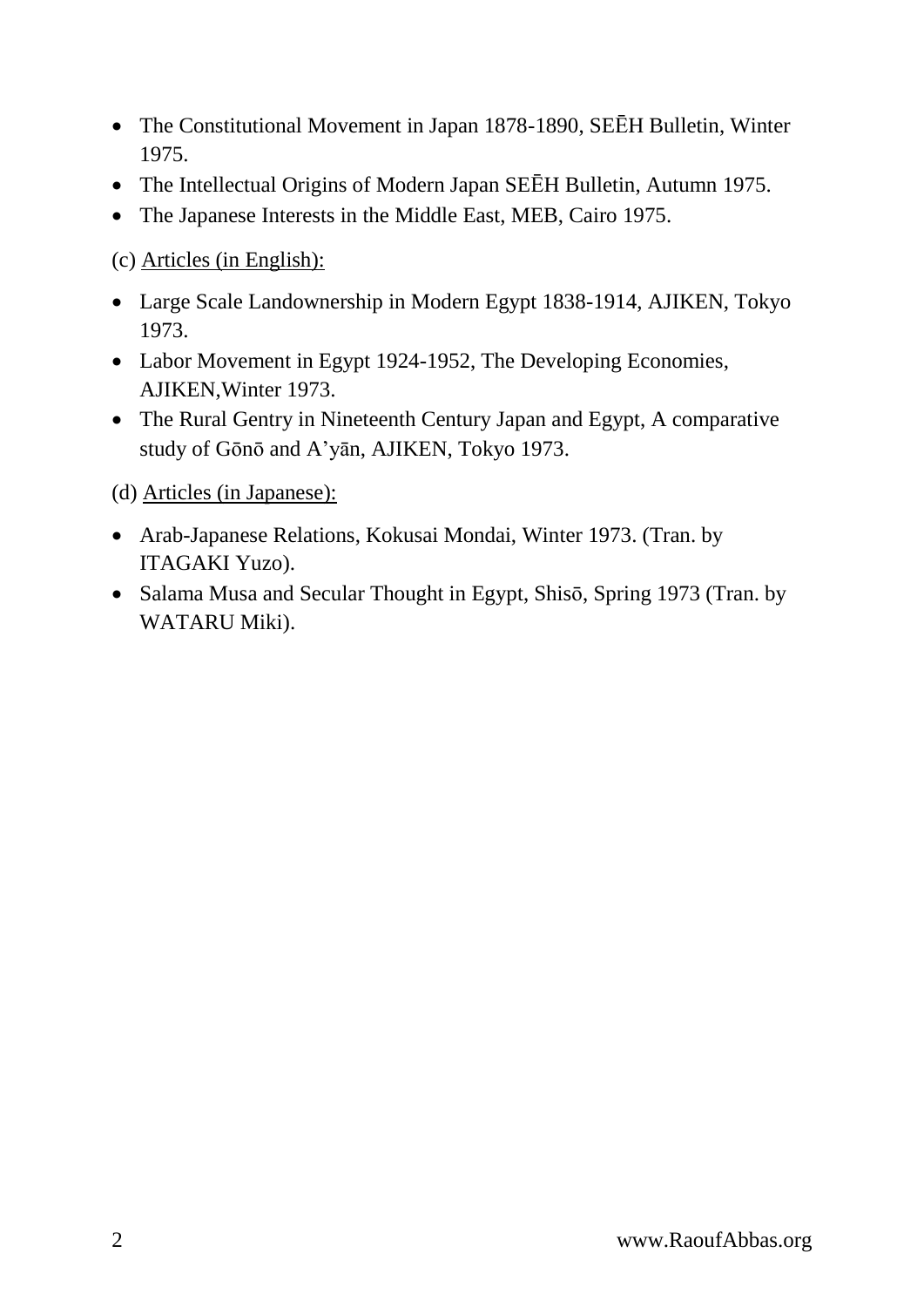### Content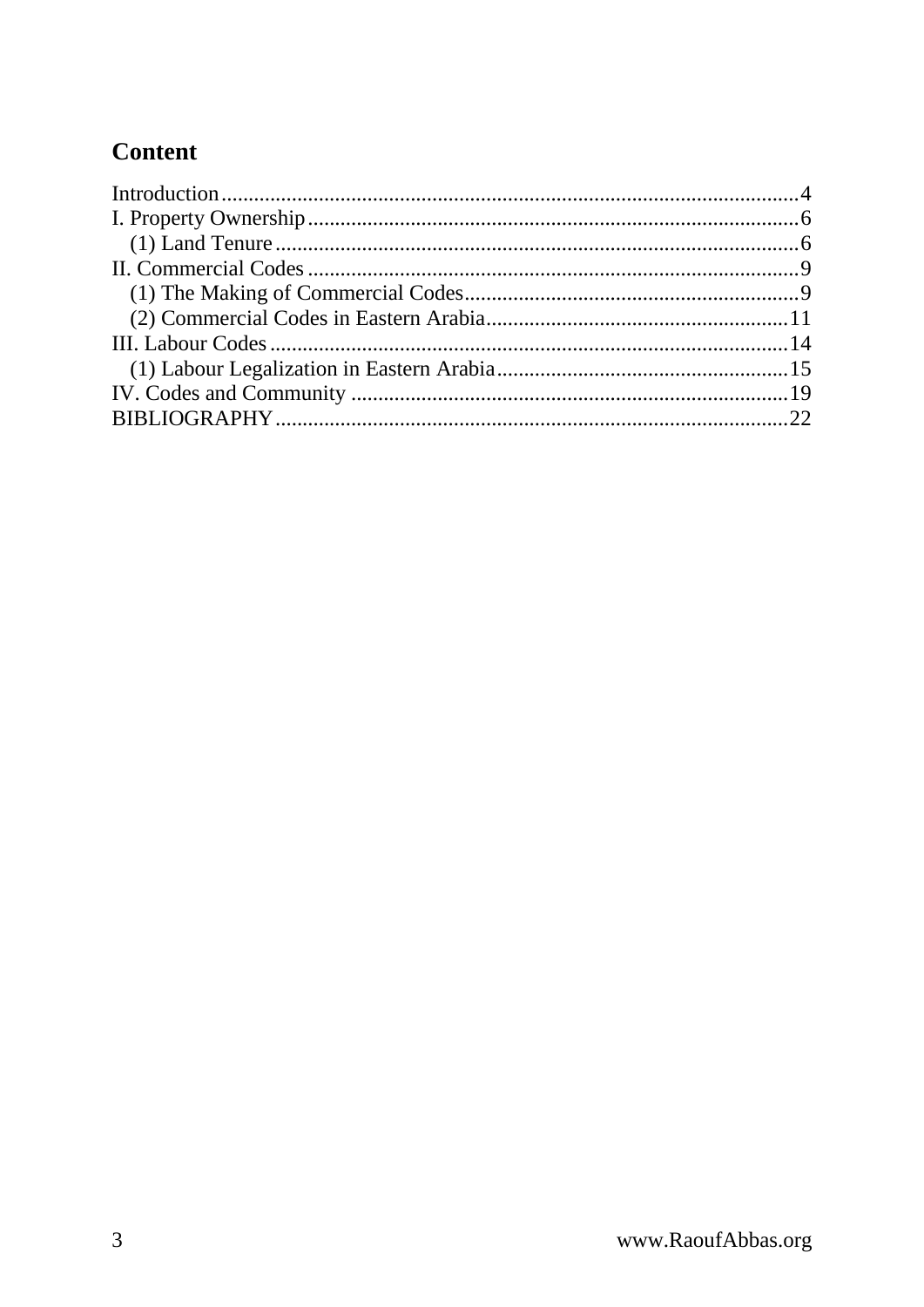### <span id="page-3-0"></span>**Introduction**

Arab countries were the breeding land of Islam and Islamic culture which had deeply impacted various aspects of life and controlled not only religion and thought, but also social and economic practices before the introduction of modern codes in the nineteenth century. Hence the precepts of propertyownership, commerce and labour were integrated into the divine Law or "Shari'a" formulated by two material sources of law; the Koran and the "Sunna" of Mohamed the Prophet.

The primary source "the Koran" does not contain a code of Law in any sense. It sets out merely to reform the existing customary law by precepts that often suggest rather than command. The Koranic legislation is a code of conduct for which succeeding generations were to supply the operative parts. The second source is the body of precedents established by the prophet and recorded in the "hadith" known collectively as the sunna of the Prophet. The function of these precedents is to explain, interpret and supplement the fundamental Koranic precepts.

Questions that are not specifically answered in these two sources and new problems and conditions that may arise are to be solved and dealt with by a disciplined form of reasoning known as ijtihad and qiyas covered by the thought of Ulema. That wide scope for the use of reason and freedom to speculate led to considerable divergence of doctrine among different localities because the thought of the Ulema was naturally influenced by the particular cultural conditions prevailing in their localities.

However administrative, criminal, civil and commercial laws had been from the beginning of the Islamic community separated from the domain of the Shari'a, though this separation was not formally codified until the nineteenth century when the secularization of the Islamic community was enforced. Majid Khadduri has outlined the initial steps leading toward the secularization of Islamic law. First, the adoption of western legal rules and principles which are either not adequately covered by the Shari'a or not mentioned at all by the Shari'a; second, the adoption of western law which is, in principle, in conformity with the Shari' a, but is not dealt with in such detail as would fit the conditions of modern life as influenced by the West; third, the adoption of western law which may take the place of certain Shari'a rules that have become obsolete; fourth, the separation of the devotional and religions of the Shari'a from those regulating daily life. We can say now that Islam, not as a polity, but as a unique and ordained pattern for politics, economics and society at large is no longer practiced anywhere in the Muslim world, except in portions of Arabia.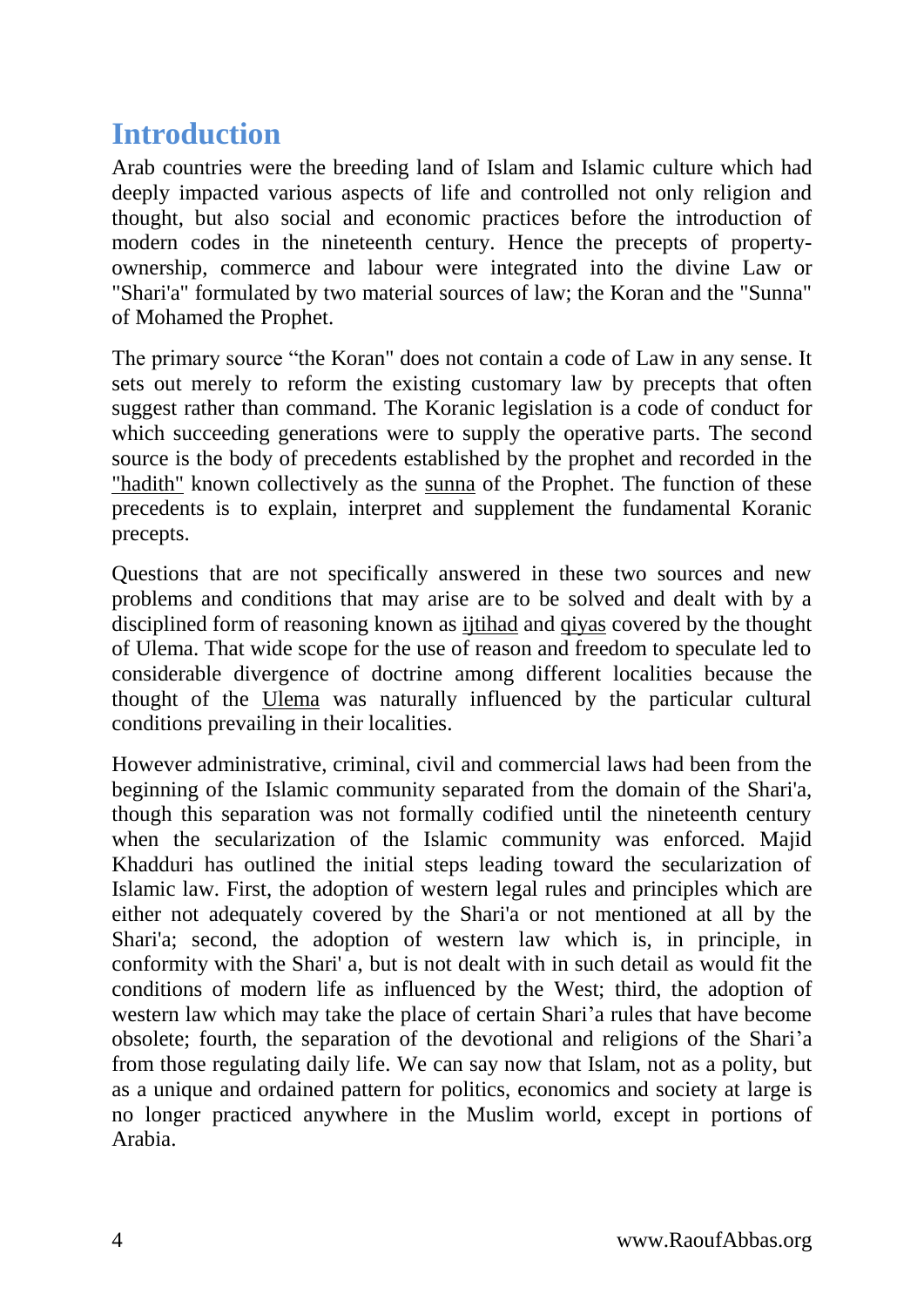This study deals with the social codes of property-ownership, commerce and labour in the Arab East with special concern of the oil producing countries of eastern Arabia; Kuwait, Qatar, Bahrain and United Arab Emirates as case studies. It investigates the Islamic precepts and practice before the introduction of the modern codes to the Arab East in the nineteenth century, illustrating the prevailing situation in the area at the; level of both nation and community taken as case study.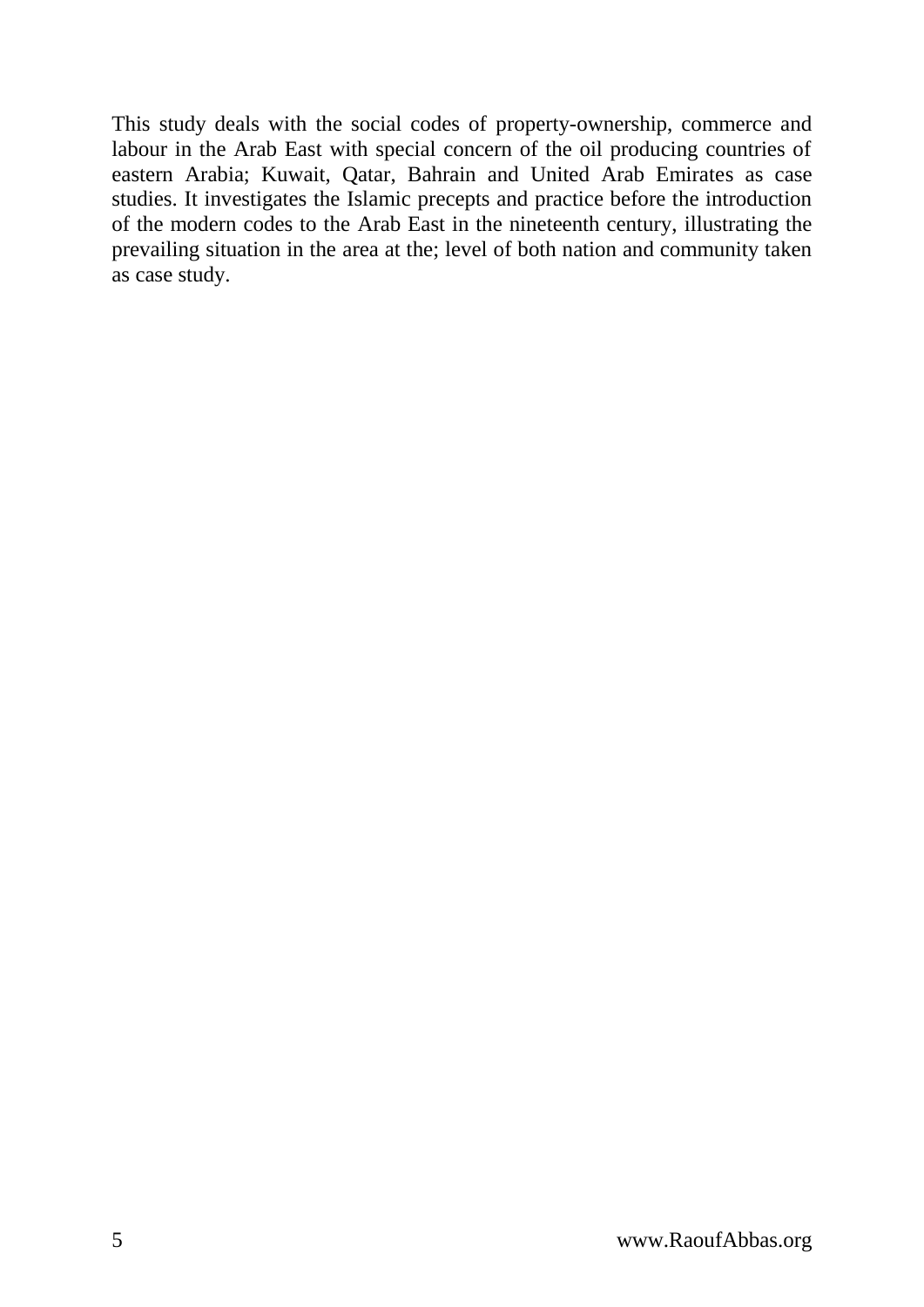# <span id="page-5-0"></span>**I. Property Ownership**

Since the majority of population in most Arab countries are engaged in agriculture, agrarian land comes to the focus of property-ownership on which economic and social structure in the rural society is based. Nevertheless animals-property, mainly camels, sheep and goats, is the basis of wealth and property-ownership in beduin society. According to various estimates, a quarter to a third of the total population in Arab countries are engaged in animal raising and nomadism. In some Arab countries such as the Arabian Peninsula, Libya and Sudan nomads account for as much as one half to two thirds of the population.

#### <span id="page-5-1"></span>*(1) Land Tenure*

Agrarian land is of great importance in fashioning rural society and land tenure is regarded as the basis of economic and social life of the peasants. The making process of landownership code in Arab countries needed several decades to be formulated towards the end of the nineteenth century.

As regards "Shari'a" agrarian land was common property owned by the public treasury "bayt-ul-mal", and peasants only can enjoy usufructory rights. However quasi-ownership of land was obtained by those who could reclaim uncultivated land and improve its productivity, but in case of neglecting to carry out their duties that land has become waste, they might lose their quasi-ownership rights. Land should be handed down to the public treasury to be given to somebody else. Tenancy was denied by "shari'a" except share-cropping "muzara!a". Nevertheless Islamic practice was rather different. In some cases full landownership and quasi-ownership of land were obtained and various types of tenancy were prevailing. The strict application of Islamic inheritance laws brought about the fragmentation of land leaving hundreds of heirs for each lot with little opportunity for enterprising management.

Before the establishment of private land-ownership by the end of the nineteenth century, land tenure differed from a a region to another in Arab East. In Egypt and some parts of Syria land tenure took a form known as (Iltizam) whereby tax-farming rights were granted to mamluks, rural notables, Beduim shaikhs, ulema, merchants and guild masters in return for a fixed advance payment to the State. Each tax-farmer (multazim) received a village or villages as well as a private lot of land. That system was prevailing wherever a centralised authority has been existed, but in those areas where the central authorities were not in complete control such as hilly regions of Lebanon and Iraq, there was a state of landed and military feudalism.

Iltizam system was abolished in Egypt by Mohamed Ali in 1811-1813, and in the Fertile Crescent in 1831. The development was gradual and took several decades. The State took over full control of ownership rights and taxes were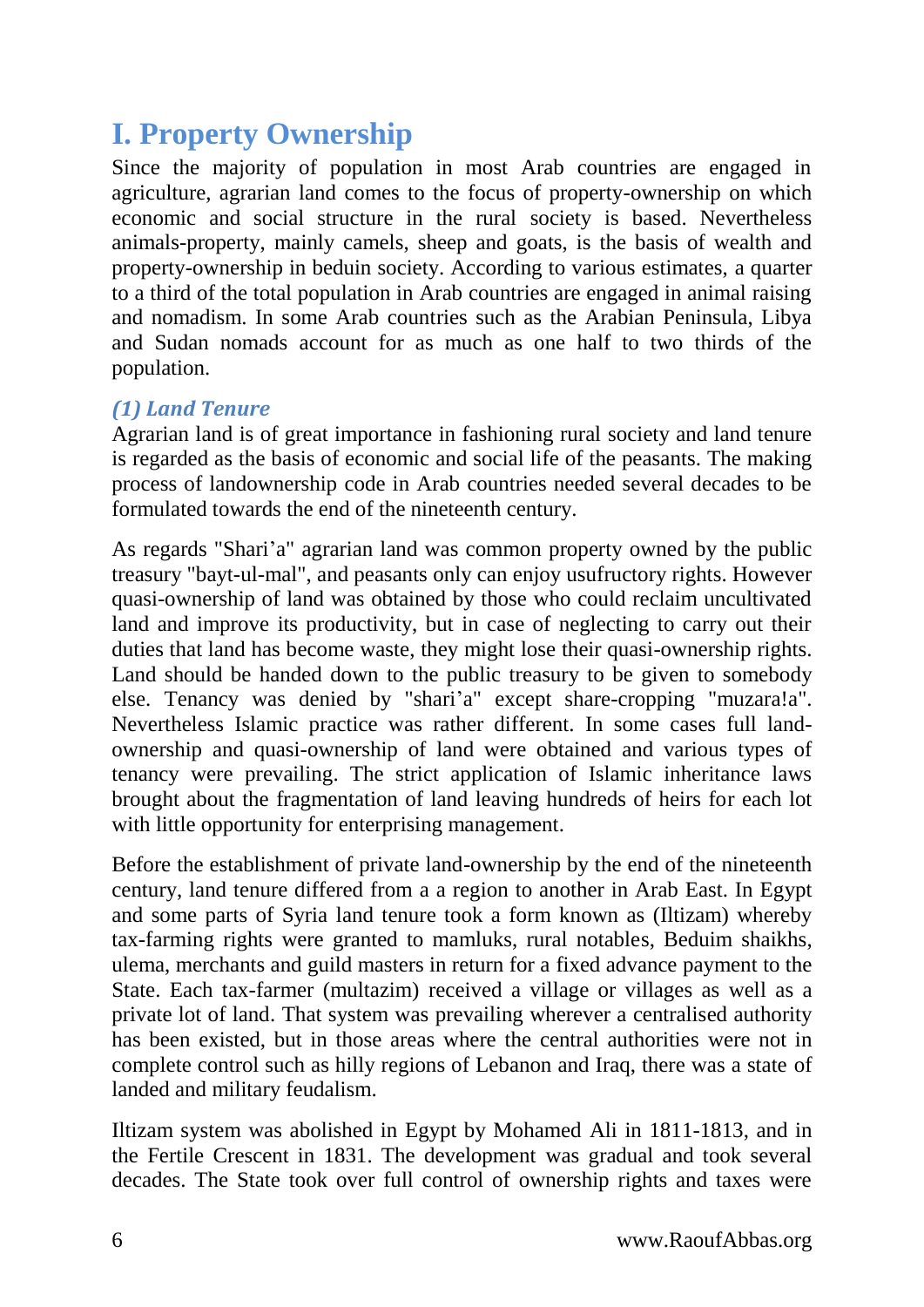collected directly from the tillers without intermediary. However the State which owned most of the agrarian land began to transfer ownership rights to private individuals. Full ownership rights (milkiyyat-ul-raqaba) remained in the State's hands, while the usufruct right was bestowed on the peasants. That was the right to cultivate the land and enjoy its produce to the extent that they could sell their rights, mortgage them and transmit them to heirs which was known as (tasarruf), but until then the State did not transfer full ownership of agrarian land (rnilkiyyat-ul-raqaba) to private individuals.

Tasarruf rights were gradually extended in Syria and Iraq between 1913-1932 until they included the right to sell, mortgage, hand down to heirs and bequeath by will. That development made ownership rights of the "Kharajiya" land very similar to full ownership.

In Egypt the tasarruf rights were extended over the Kharajiya land, but the development was more rapid and the area of land covered by full ownership increased. Being in financial difficulties, the State was forced, towards the end of the nineteenth century, to grant full ownership rights to the holders of Kharajiya land who made advance payment of six years' taxes. Hence those who could pay obtained full ownership rights whilst others kept enjoying tasarruf rights, but all differences between the two categories were abolished in the 1890's. Since then agrarian land of Egypt has been held with full ownership rights. Labour was completely freed from its ties to the land. This system was characterized by great inequalities; landlessness at one extreme and very large holdings at the other. Another feature was factor mobility. Factor markets which, save for capital are more flexible and competitive in this type of agriculture than is generally assumed, allocated labour to land within the framework of the usual tenure systems: share-cropping, fixed-rent tenancy, and direct cultivation with recourse to family and wage labour.

In Eastern Arabia, where agriculture is subsidiary economic activity, the situation is very different. The cultivated area is comparatively small due to the scarcity of water supply mainly from springs and wells. There are several villages in Kuwait, Bahrain and the United Arab Emirates but the agrarian land in Qatar is rather limited.

Before the discovery of oil in Eastern Arabia and the consequent economic development, all agrarian land was owned by Shaikhs or ruling dynasties. There were cases of expropriations for the benefit of Shaikhs. However more interest has been paid to agriculture after the modernization of economy. In Kuwait, the government took the responsibility of extending agriculture through land reclamation and experimental farming owned by the State. Nevertheless a number of economic and social factors contributed to the decline of agriculture in Bahrain. As far as economic factors are concerned, the growing scarcity of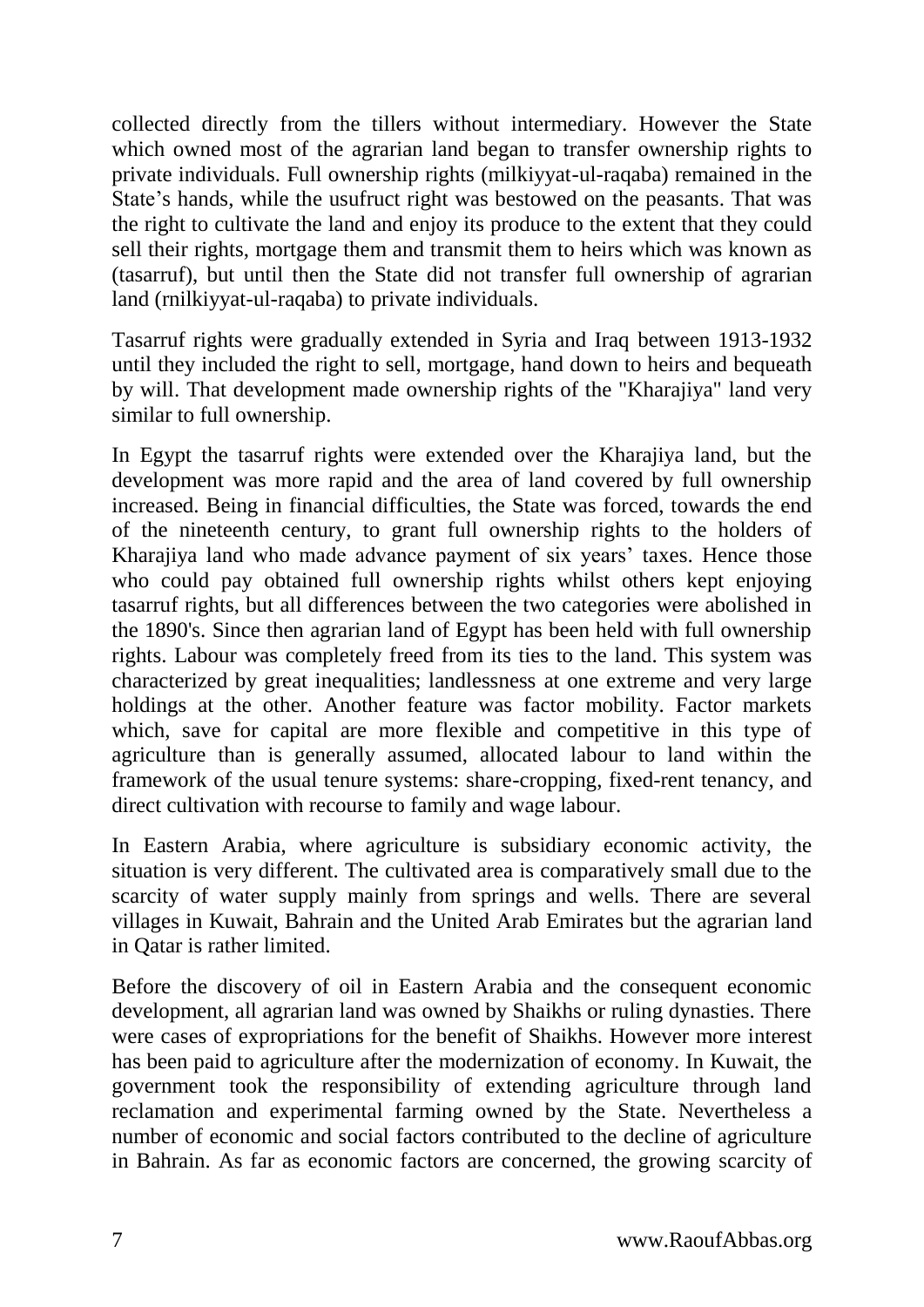water supply the absence of a proper agricultural policy, land tenure and tenancy system accelerated the agricultural decline. The distribution of landed property in Bahrain contributed to the agricultural decline. About 91.5% of the agrarian land is the Shaikhs family property. The land law promulgated on May 1937 was designed to restrict ownership of land in Bahrain to Bahrain nationals and to deprive the foreign elements in the island, mainly Iranians, of any land they possessed. The ownership of all unclaimed land passed to the State and subsequently to the rulers.

In the words of Bahrain Government Report of 1954, "the major portion of agricultural land is owned by Shaikhs and merchants who, on the whole, are not very interested in agriculture. The rent charged is relatively high and as the cost of labour has risen very appreciably in the past few years, tenants are finding it increasingly difficult to meet the rent and making living off the land".

In Qatar, the area of cultivated land is rather limited due to the scarcity of water supply and the poor quality of Qatari soil. As such as Bahrain, land ownership is restricted to Qatari nationals and the major portion of cultivated area is owned by Shaikhs and wealthy merchants. There are some farms owned by the Ministry of Agriculture as experimental fields. The prevailing types of tenancy are waged labour, share cropping and lease.

In the United Arab Emirates, agriculture made considerable achievement after the discovery of oil, the government brought vast area of land under cultivation in Abu Dhabi, Sharja, Ras-al- Khaima and Fujaira. Small parcels of reclaimed land was distributed to peasants as private property, while major area of agrarian land remained as State domain or Shaikhs property.

It is worth to mention that the Constitutions of the oil producing countries of Eastern Arabia guaranteed private ownership and stated that it might be protected against nationalization, confiscation or expropriation unless there was necessity for public utility. In such a case the government would pay reasonable compensation.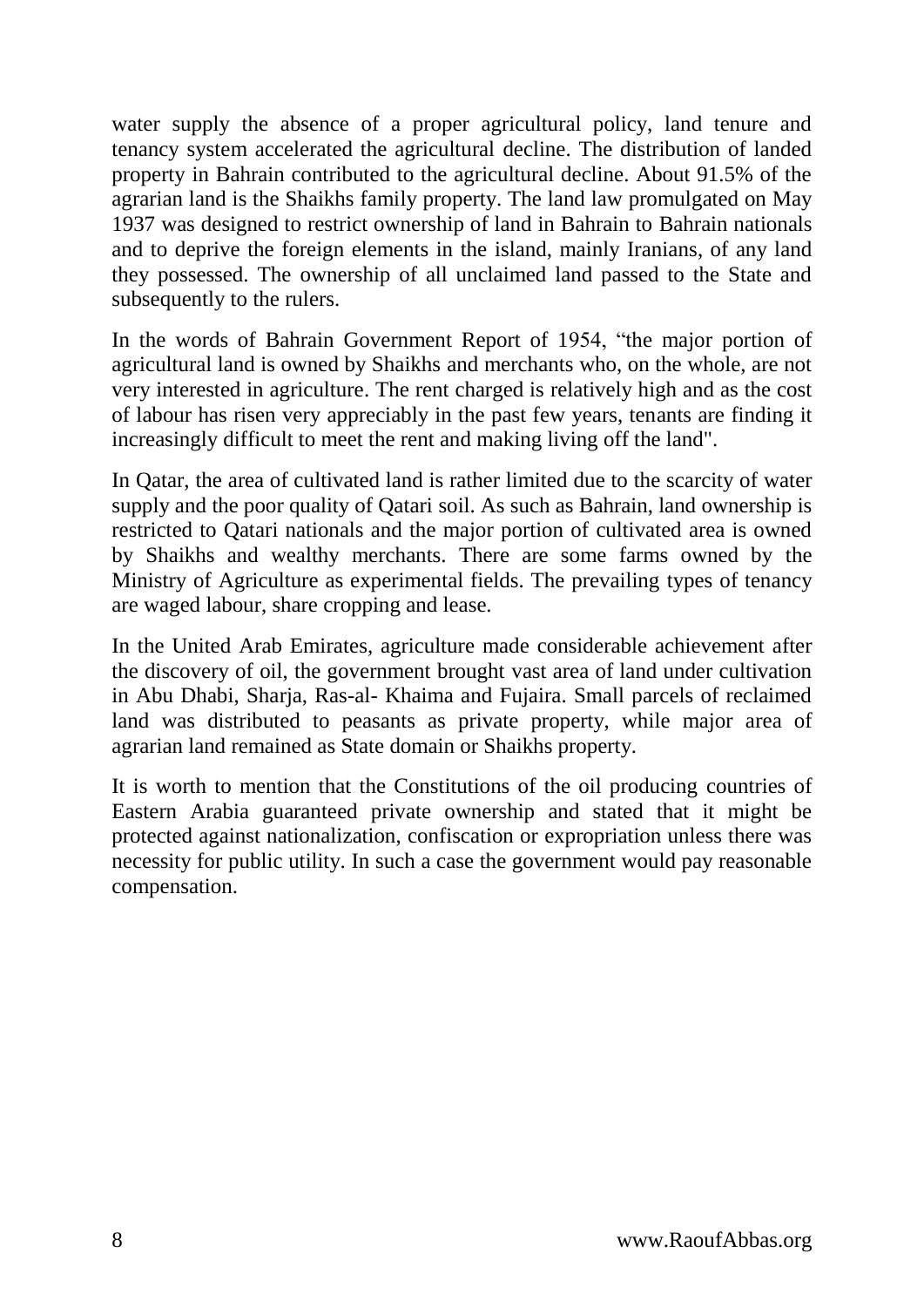# <span id="page-8-0"></span>**II. Commercial Codes**

We can scarcely say that there are certain Islamic commercial laws, though commerce had been regarded as the most graceful business since the Prophet was engaged in commerce. However Shari'a contains certain precepts concerning interest, capital formation, marketing, price and contract.

Interest in any amount is forbidden and considered as usury. Wealth must be spent with neither extravagance nor waste and , above all, with compassion for those in need, so that capital formation does not lead to the way of God and consequently banned. All types of marketing monopoly are strictly forbidden, but free competition is welcomed. Prices must be based on the rule of justice, so profits should be reasonable, but Shari'a did not fix certain limit for profits. Contract law in general, according to the views of Muslim Ulema, consists of a series of individual and strictly regulated types of contract. Once a person enters into one of these defined contractual relationships, certain rights and obligations must result, and it is in general not permissible for the parties to modify or avoid these results by mutual agreement in the form of stipulation in the contract.

Nevertheless Islamic commercial laws were, almost from the beginning of the Islamic community, separated from the precepts of Shari'a. It had been based upon local practice and influenced strongly by the former provinces of the Roman Byzantine Empire.

#### <span id="page-8-1"></span>*(1) The Making of Commercial Codes*

The first decades of the nineteenth century marked the transformation of the subsistence economy in the Arab East into export economy, consequently commerce made considerable development and the way had been paved for the adoption of modern commercial codes.

Egypt made the first steps in that direction by the introduction of long-staple cotton in the 1820's which led through various stages, and despite changes in political circumstances, to the emergence of an export-oriented economy. Agriculture which had been mainly but not exclusively devoted to the satisfaction of subsistence needs, became integrated through the export of a valuable primary commodity into the international economy. The Cotton Famine, a consequence of the American Civil War (1861 - 4), provided new market opportunities and Egypt vas able to respond. The Agricultural, transport, and financial infrastructures of the export economy were developed, and the links between Egypt and the world economy-trade, movements of capital and foreign immigration - all strengthened. Investment outside agriculture followed the typical pattern that characterizes export economies, especially sectors that provide the necessary support for trade or supply services to the exporters. Thus the transport system was developed, cotton ginning and pressing plants were erected, foreign merchants end foreign capital established banks and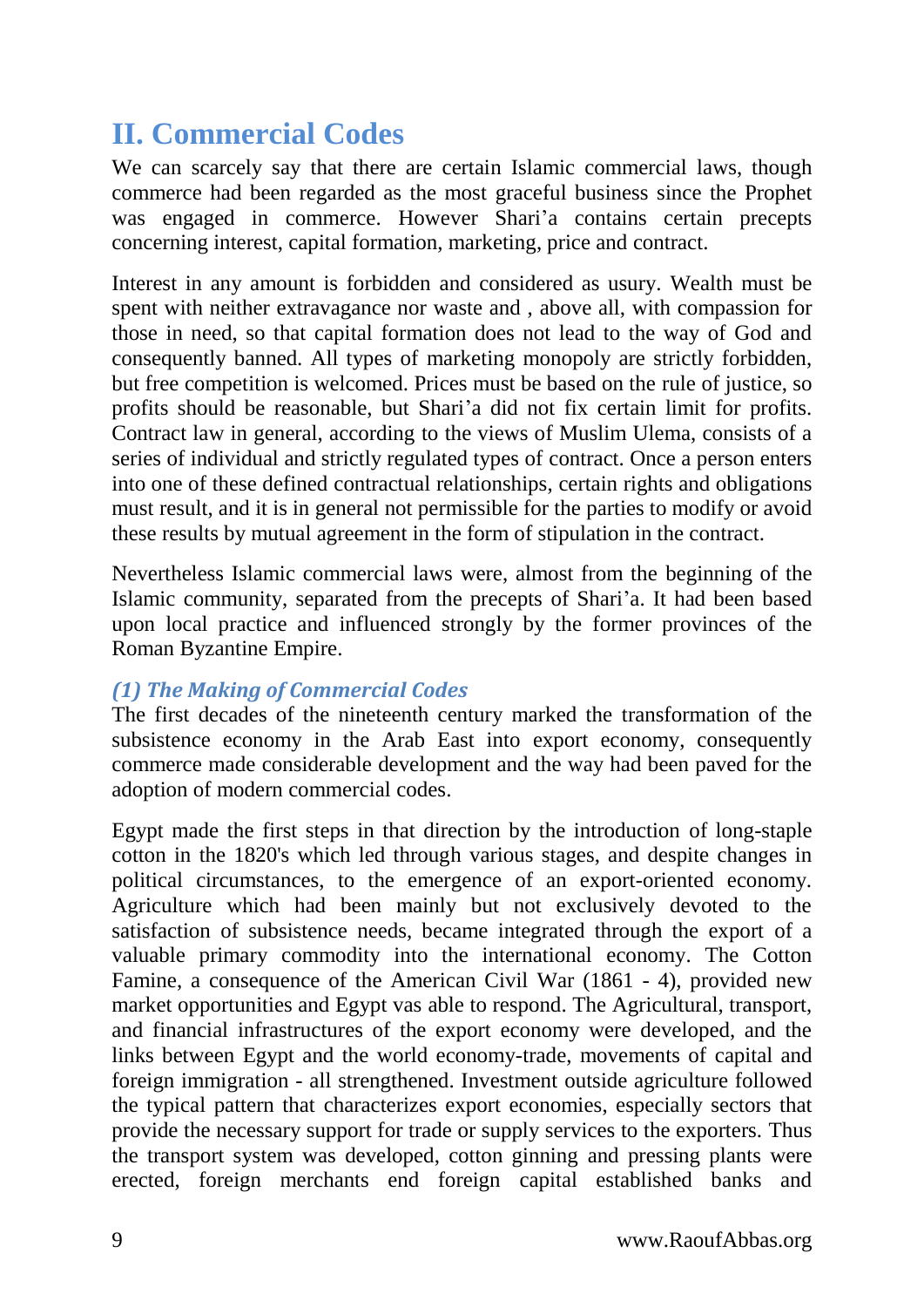commercial firms. Foreign private enterprise found opportunities in public utilities, mortgage and land companies, and in construction.

Diversification of the productive structure through Industrial development did not take place on a significant scale. The state did not invest directly in industry except under Khedive Ismail (1863 - 79). Investment in industry needs encouragement through tariffs or promotional measures, but Egypt was deprived of her fiscal autonomy by the Capitulations until 1930 when she could acquire new tariff that opened the way for investment in industry. The transformation of economy from subsistence to the export oriented economy in the Fertile Crescent had taken place in minor and different degrees by the middle of the nineteenth century. It was carried forward through the inter-war period by Mandate authorities. Thus, the economic development of the Arab East strengthened links with the international market and provided preconditions for a modern commercial code.

Hence foreign investments protected by the Capitulations, brought the Western judiciary system to the Arab East formulated in the Consular Courts in the Fertile Crescent and Egypt, and the Mixed Courts in Egypt. While the former used their own national codes, the latter used a special code issued by the Powers. Since those Courts were created to safeguard the Western interests in the Arab East, they were mainly concerned with trade, commerce and various aspects of investment, and the Western commercial codes were then enforced. The absence of a local commercial code based on the dominating culture, Islam, obliged natives to accept that innovation. Colonial rule which had plagued the Arab East in the last decades of the nineteenth century got a free hand in fashioning the modern commercial codes of those countries on a Western style, that task has been carried forward by the national rule after gaining independence.

The making process of the commercial codes was inspired by certain resources. Swiss codes provided the original source for the Ottoman civil commercial laws which had been codified in the mid-nineteenth century and enforced in the Fertile Crescent, while Belgian and French codes were the original source of the Egyptian codes. In major cases those codes were similar to their European originals due to the fact that codification was done by European experts. Moreover the first and second generations of the Arab lawyers had been educated in either France or Switzerland and the first school of law established in Egypt in the 1890's, then later affiliated to Cairo University, has adopted the French system.

Egypt has obtained its own commercial codes through several decades. The nucleus of the Egyptian commercial codes was created in the Last decade of the nineteenth century by promulgation of several laws organizing patents in order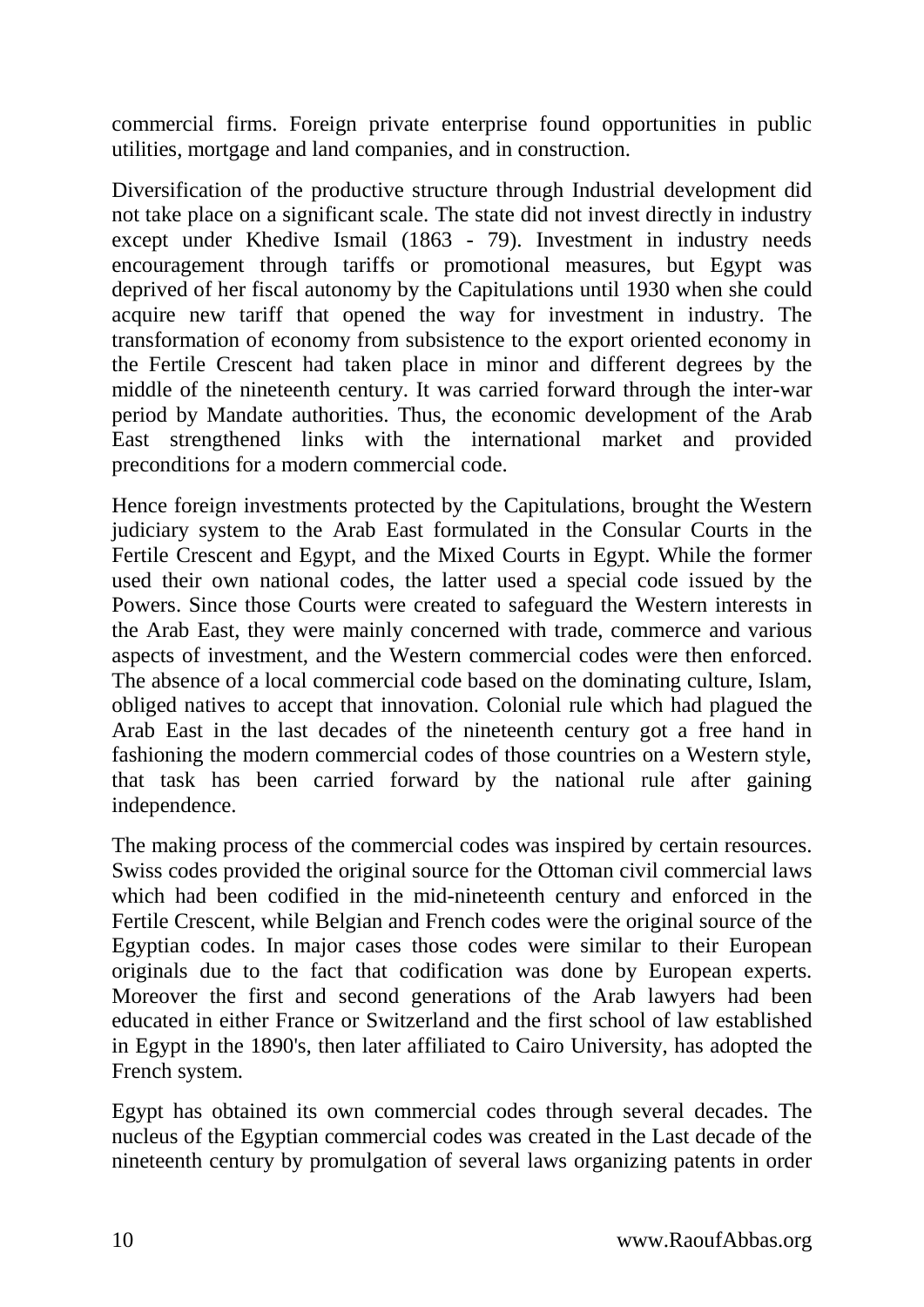to control local market, laws fixing interest rates by 9% and laws organizing mortgage. Immediately after World War I another series of commercial laws were issued, laws organizing limited liability companies and joint Stock companies, laws of bank operations such as lending on mortgage and debenture, documentary credits, deposits, personal loans and revolving credits, Clearing House and exchange control regulations. Another law was specified for the stock exchange. The difficult years of the Great Depression pushed the Egyptian Government to issue a law against commercial fraud.

The growth of external trade through the inter-war period created need for laws to organize commercial agencies either by commission or contract, transport contracts and commercial bills such as bills of exchange, promissory notes and cheques. Egypt and other Arab countries joined the signatories of Geneva International Agreement on commercial bills (1930 - 31) which was signed by Japan as well, thus Arab commercial codes Adopted (the international rules regarding commercial bills; its validity, circulation and payment. A specific law dealt with bankruptcy in business; its declaration and the order of liquidation was enforced.

The growing need for industry encouraged the State to issue a new tariff in 1930 and acquire fiscal autonomy. During World War II the State was forced by the decline of cotton exports to issue legislations in order to organize trade in cotton and accordingly exchange control.

The Egyptian commercial code was the major source of legislation in the Fertile Crescent due to the influence of the Egyptian law experts who were employed by those countries to formulate their codes. After the merger of Egypt and Syria in 1958 a unified commercial code was enforced, to cover; contracts, commercial bills, companies and bankruptcy. That code was the major style on which the commercial codes of the oil producing countries of Eastern Arabia were fashioned.

#### <span id="page-10-0"></span>*(2) Commercial Codes in Eastern Arabia*

The discovery of oil transformed the situation in Eastern Arabia at one time pearl fishing and nomadic herding provided the primitive population with the bare means of subsistence, and the deline of the pearling industry from about 1930 reduced it to even greater poverty. The merchant trading however, continued to flourish, and the sea-going ships trading between the Gulf ports were one of the main sources of income and provided the money required for international trade and the import of foreign goods. This Trade was carried out mainly between Bahrain and India, and to a lesser extent, with the neighboring Arab States. By the end of the first quarter of the twentieth century however, the sea-going ships of Bahrain were confined to local trading with other ports of Eastern Arabia such as Kuwait, Al-Aquer on the Hasa Coast, Doha in Qatar and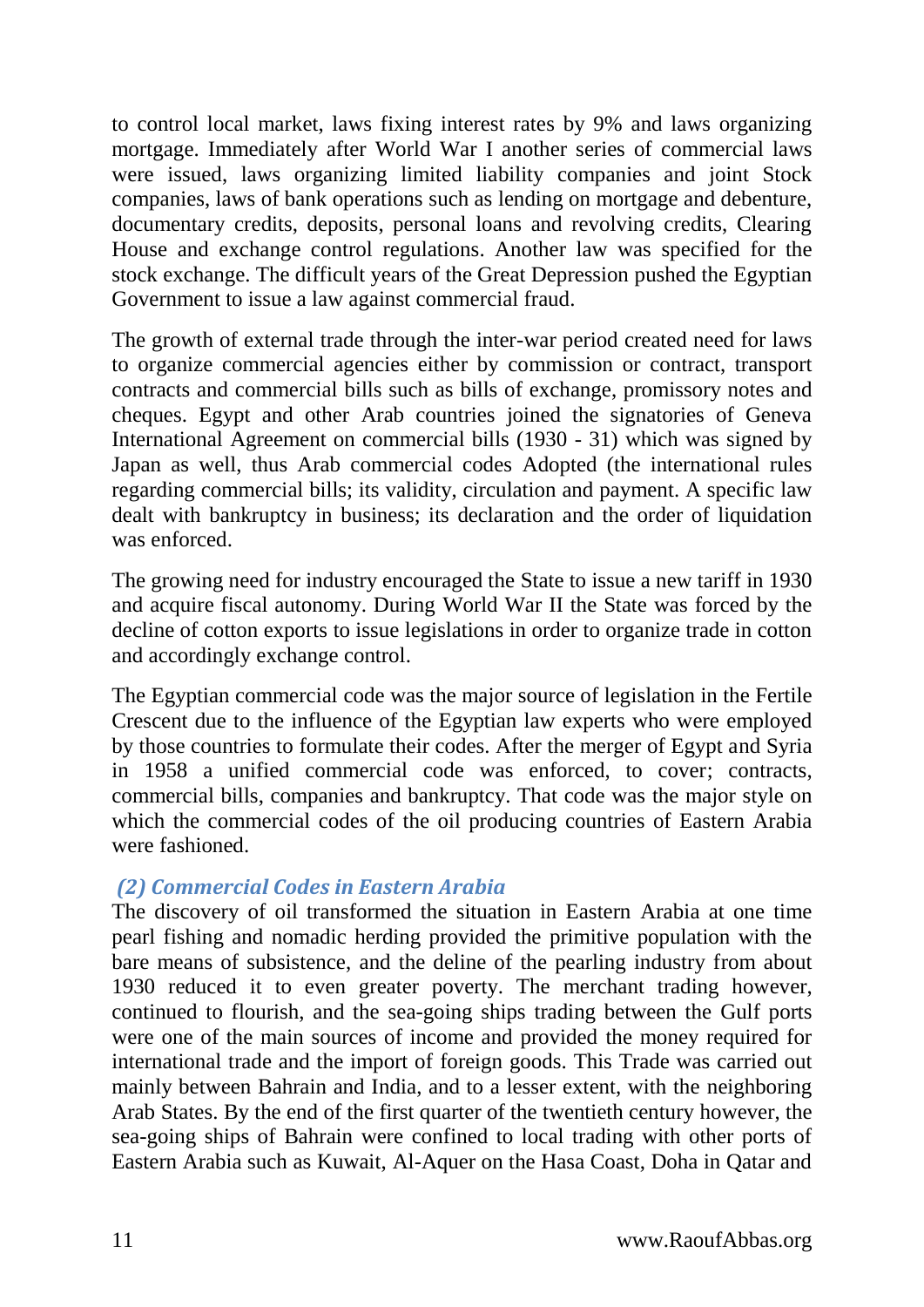the Trucial State, having been superceded on the international trade routes by the steamers of the British India Steam Navigation Company. Bahrain did not suffer because of this change as it was used as a distribution centre by the traders using the British India services for the Hasa and southern coast.

The growing influence of the British in the region brought about changes in the trade, primarily in that less business was done with India, but in its place large quantities of manufactured goods were imported from England for re-export to other countries in the region. Thus the need arose for bank credits and the first bank to be established in the region was the British-owned Eastern Bank Limited founded in Bahrain in 1920. First, it was mainly used by foreign business, but local merchants soon made use of the monetary services offered once they realised the advantages of the banking system. After two decades another bank started business in Kuwait in 1940, it was the British Bank for the Middle East. The discovery of oil and its consequences encouraged several Western banks to open branches in Eastern Arabia since the 1950's, then local banks have been established either central, commercial or industrial banks, and the trade reached its peak by the beginning of the seventies when those States became independent.

The influx of oil workers from the more developed Arab countries and from the Western countries created the initial demand for Western style consumer goods and as the revenues from oil began to filter through to the native population, the demand was naturally increased, thus creating a further demand for these goods by the natural inclination of a "nouveau riche" populace having money to spare for the first time in their lives. A rapid change in commerce and the local market has taken place, super-markets, department stores, import and export companies, automobile agencies and various types of transport companies were established.

The expansion of commerce brought about the need for a commercial code. While Saudi Arabia tried to treat the new aspects of that innovation by looking for solutions through Sharia and has fallen in contradictions, other oil producing countries of Eastern Arabia have chosen to adopt the modern commercial codes on the same lines of the Egyptian-Syrian Unified Code of 1958 with various degrees of modification to fit the social and economic conditions prevailing in those countries.

Since the beginning of the sixties Kuwait and Qatar started to formulate their commercial laws, as regarding contracts the legislator has described the contracts of oil resource as development contracts in which companies undertake to meet the demands of economic planning and accept to handle business under the State's complete control, and help developing technology. The laws of limited liability and joint-stock companies made stress on the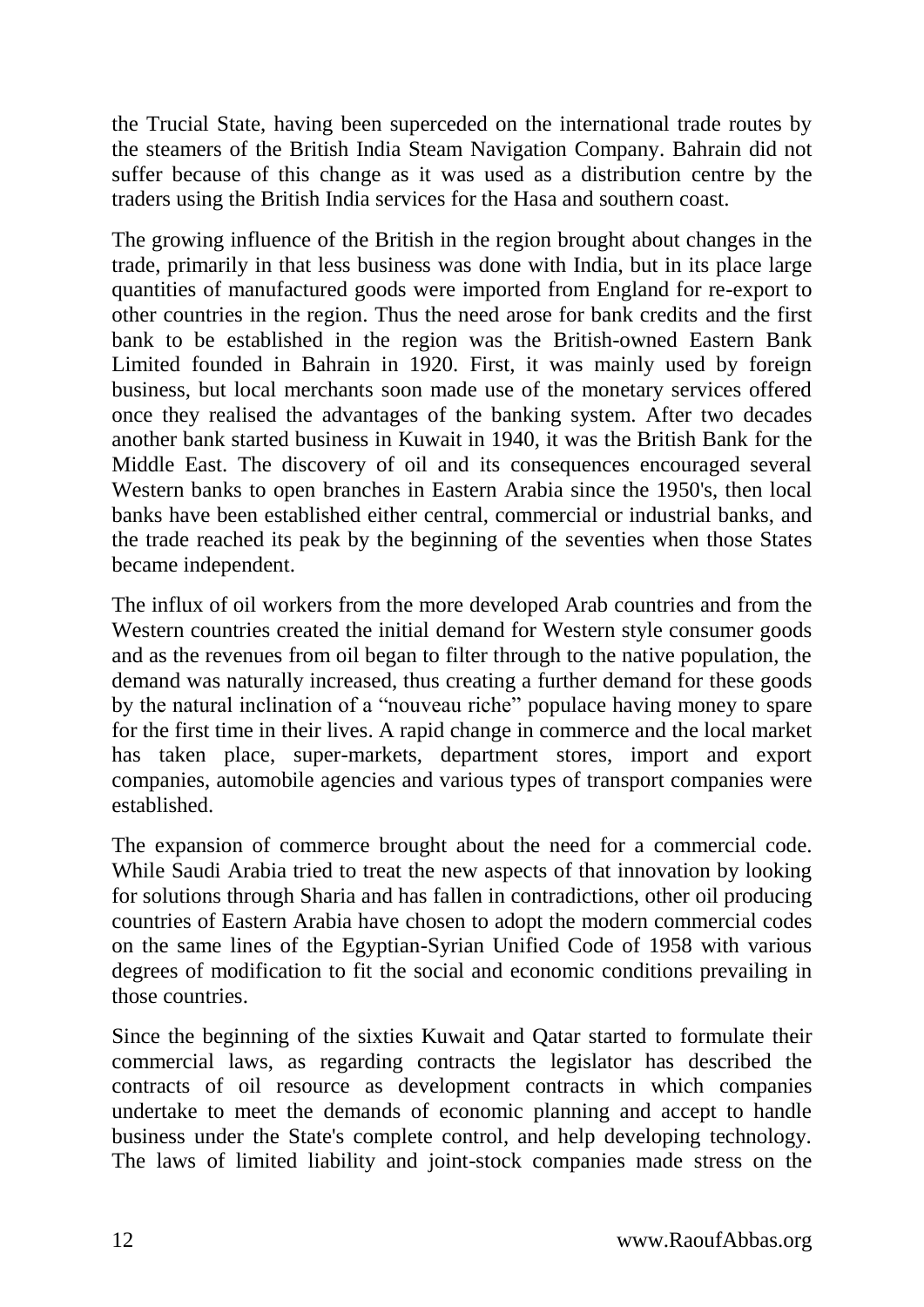national identity of business. In all laws regulating companies in the countries of Eastern Arabia foreigners are not permitted to establish business unless they have native partners, all share-holders must be natives unless it is necessary to collaborate with foreign investments or foreign experience, however in any case native share must exceed 51%. In certain cases exception could be extended to the foreign investments engaged in development schemes either industrial, agricultural, mining, transport or tourism. Moreover aliens are not allowed to establish craft business or act as a retail dealer unless they have native sponsors.

The commercial codes of Eastern Arabian countries contained laws for banking and bank operations such as lending on mortgage and debenture, deposits, personal loans, documentary credits and other bank advances, various types of commercial agencies have been stricted to natives and the governmental tenders are given to foreign companies through their native agents. The laws on commercial bills were based on the principals of Geneva Agreement. Bankruptcy in business was treated by law dealt with its preconditions and the procedures of liquidation.

The legislator did not neglect the Chambers of Commerce as representative of business circles before the government, since the growth of trade made it imperative to establish a proper body for the regulation of trade and the safeguarding of traders interests. In Bahrain, the traditional "Majlis al-Urf" which was a committee nominated by the Shaikh to sit as an arbitrary body to resolve trade disputes, was gradually reformed until, in 1939, the need was seen for a more-representative body. Since then a formal Chamber of Commerce was created with traders' representatives to legislate and protect the commercial interests. It was officially recognised by the government in 1951. In other Eastern Arabian countries Chambers of Commerce were created by the government through legislation to help developing the commercial sector of economy.

As the development of commerce and industry consequent to the revolution in the economy of Eastern Arabia after the discovery of oil paved the way for introducing modern commercial codes, the influx of oil workers and various types of labour brought about a great need for labour codes.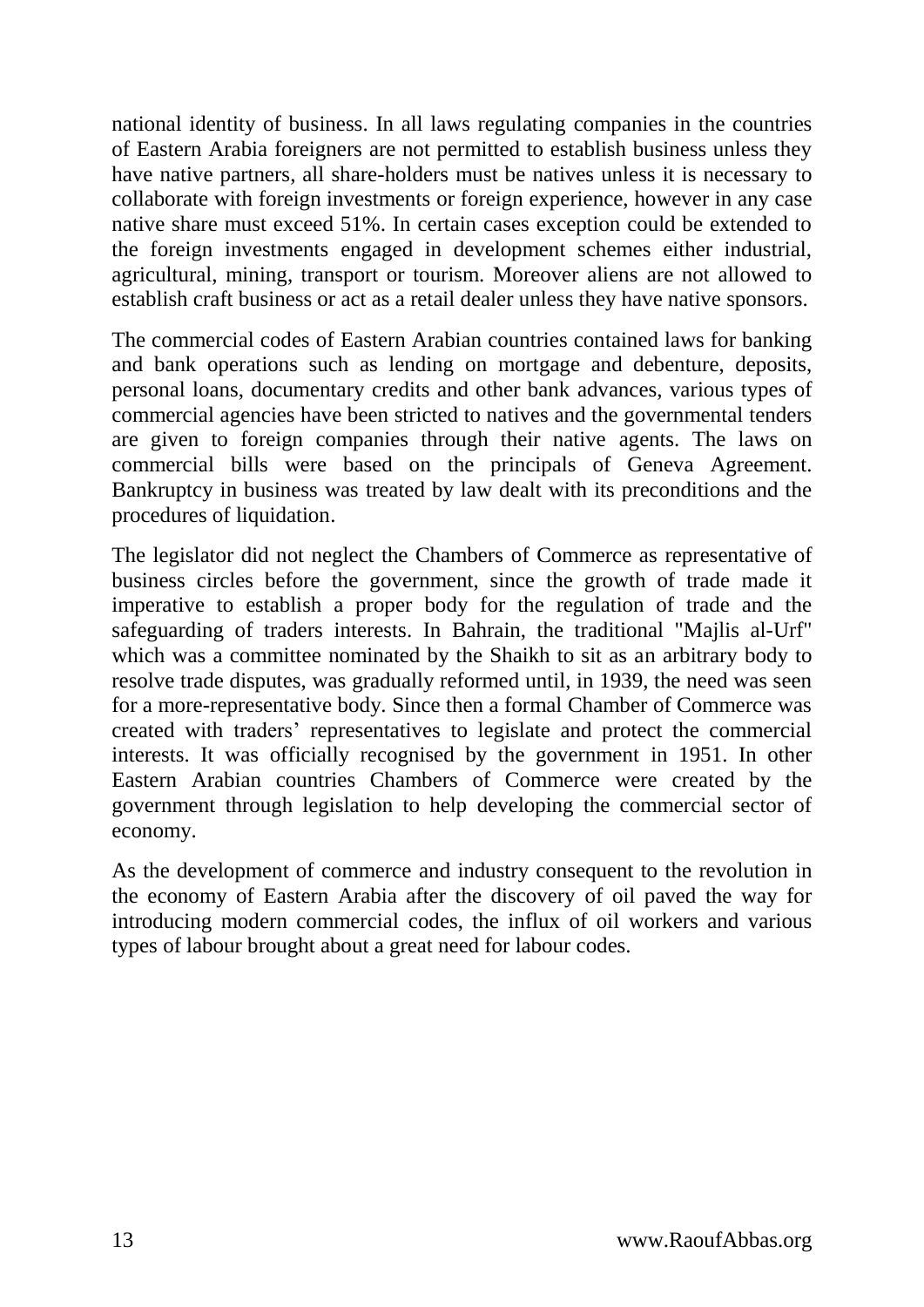### <span id="page-13-0"></span>**III. Labour Codes**

Islamic Sharia had no concern with labour except some precepts that overvaluate manual labour as source of living and urge adherents to pay the wages without any delay. Thus the principles of the modern labour legislation that regularize labour contract, working hours, etc.-, were beyond the interest of Shari'a, however social insurance was dealt with by the Ulema through the Islamic notion of social justice. Even in this sense Shari'a had not certain integrated vision of social insurance other than the limits of social solidarity and brotherhood.

Labour legislation as a product of industrial development has not taken place in the Arab East before the first decade of the twentieth century. In this context Egypt introduced the instructive example that has been followed by most Arab countries of Eastern Arabia.

However, the early labour legislation in Egypt from the beginning of the century up to the World War II had very limited welfare objectives. A Law of 1904 subjected the use of premises for industrial activity to a license. It aimed at ensuring minimum grade of safety and sanitation. Employment of children under nine years old in cotton ginning, tobacco, and textile factories was prohibited in 1909, and the prohibition was extended to some twenty different industries in 1931. The maximum number of hours for women was fixed at nine per day in 1933. That law was applied to men in 1935, but working hours for them could be extended to eleven to include overtime. Though those first endeavours to legislate labour did not amount to very much, they were burdensome to local industry. The reports of the Egyptian Industrial Federation were complaining of those regulations as recent as 1950. Trade unions, however, were formed as early as 1899, and strikes were known especially in the 1920's, 1930's and 1940's.

In response to labour struggle, series of laws on legal liabilities in case of industrial accidents (1936), compulsory insurance (1942) and labour contracts (1944) were issued. Minimum wages were fixed at P.T 10 in 1944 and at P.T 12.5 in 1950, but these stipulations were largely irrelevant as they did not follow up the rise in the cost of living. A law of 1919 introduced an arbitration procedure for labour disputes then modified in 1948, and another law promulgated in 1950 to regularize collective agreements between employers and trade unions.

Trade unions were first given legal status in 1942 but until the Revolution effective unionism was largely confined to those facing modern foreign companies as shell, and confederation was forbidden. The automatic deduction of union dues from wages, given a certain minimum enrolment, has shortly afterwards instituted. A Trade union Confederation was legalised in 1957, but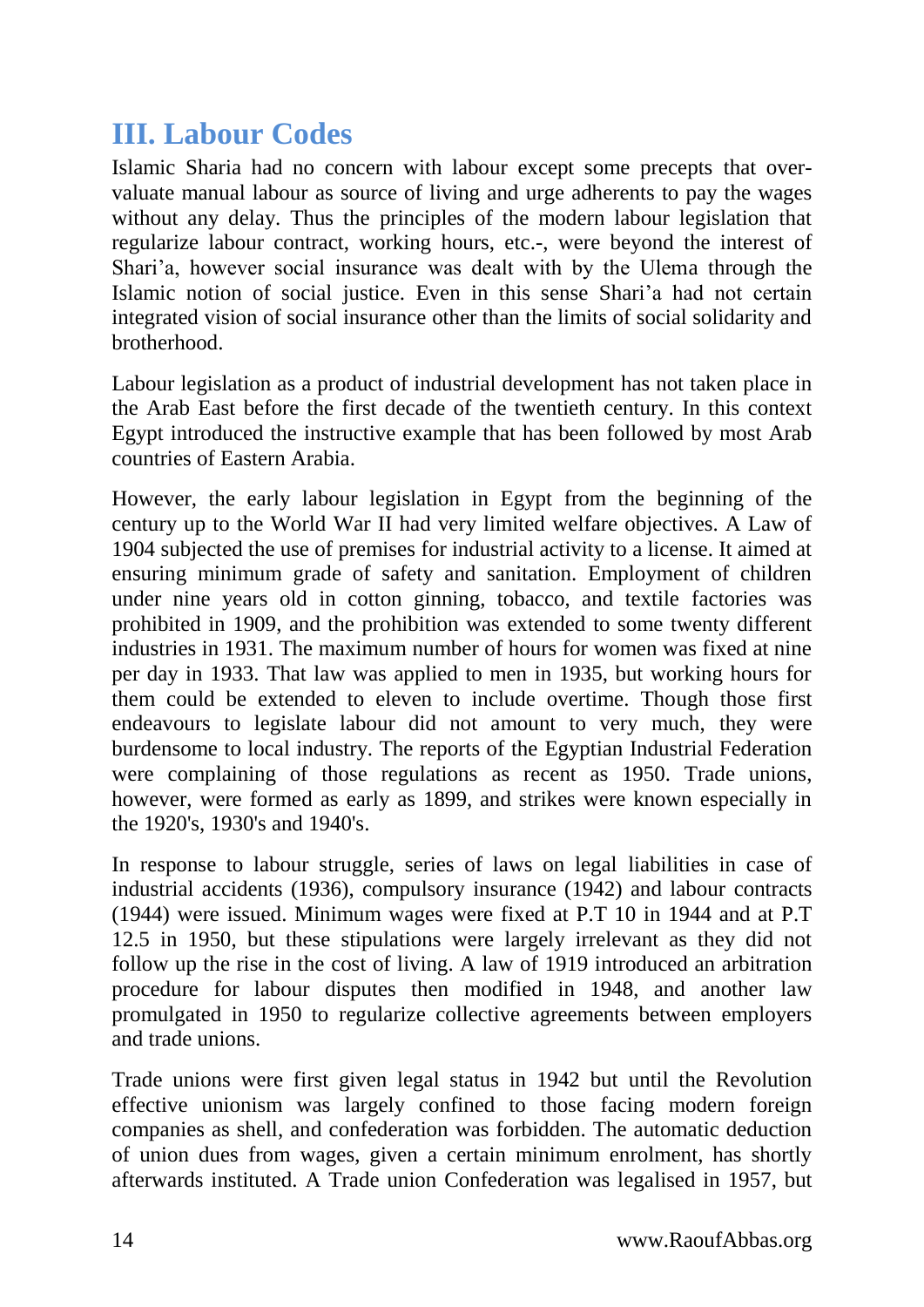there were still 1,300 separate trade union in Egypt until they were amalgamated, with the encouragement of the government. By 1964 there were 27 trade unions covering the whole of industry, mining, transport, etc. Because of the degree of government sponsorship unions are to some extent part of the State system. Strikes were illegal since 1952.

A new insurance scheme financed by the employers' contributions was introduced in 1956, but its application was limited to large firms. A unified labour code of 1959 was issued included a reduction of working hours to eight for adults and six to juveniles; increases in sick pay, indemnities for termination of employment and in the length of paid annual holidays; complete prohibition of child employment, reasonable minimum wages and the application of the insurance schemes to all industrial firms. This unified code which was enforced in both Egypt and Syria has become a major source for labour legislation in most Arab countries with various degrees of modification in order to fit local conditions.

The Egyptian labour code, however, achieved a significant development by the socialist laws of 1961 and 1962 which brought considerable new benefits to industrial workers especially in the newly created "public sector". Those Laws involved a 25% profit-sharing scheme in favour of workers and employees, membership of company boards was fixed at seven with two members elected by the workers, working hours were reduced to 42 per week without reduction in wages and compulsory social insurance was introduced to increase the employer's contribution from 7 to 17 per cent of salary, thus creating a large pension fund administered by the Government, the laws gave manual workers 14 days paid holidays and dismissals became almost impossible except in cases of criminal offences. Workers were also entitled to sick leave for up to 180 days a year with small reductions in basic salaries.

#### <span id="page-14-0"></span>*(1) Labour Legalization in Eastern Arabia*

Manpower in Arabia is estimated at 500 thousand, that amount to 25% of the population. The percentage of alien labour in the region is estimated at 73% of the total labour force in Kuwait, 37% in Bahrain, 65% in both Qatar and United Arab Emirates. This is possibly due to the fact that the alien labour forces are composed of two main groups; those possessing technical skills and those having no skills but providing manual labour for the construction, transport and retail trades, and working in the service industries-jobs which are not attractive to the local population due to low status and pay, even essential to the economy.

This aspect had considerable influence on the labour legislation in the region. As early as 1955 a law regulating registration of the alien labour force was promulgated in Kuwait. Since then aliens would have labour card issued by the authorities before they got employment. That law was included in the Kuwait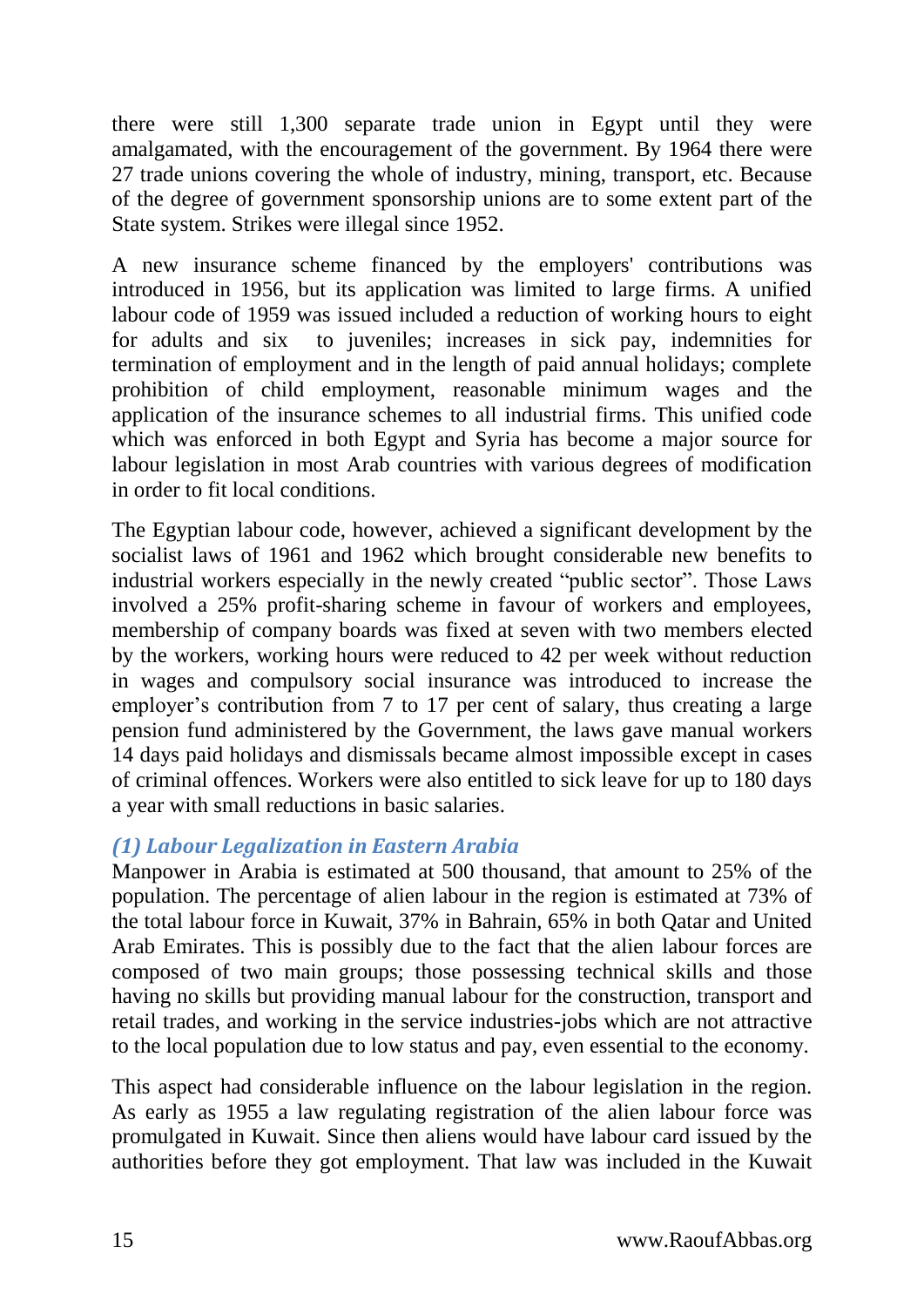labour code of 1959. In Bahrain, a law of 1962 was enforced to regularize employment, accordingly employment in unskilled jobs was 100% restricted to Bahraini labourers if available and medically and physically fit. In skilled jobs preference should be given to Bahrainis if available and fit. Alien labour was regulated in both Qatar and the United Arab Emirates by legislations issued in 1961 and put alien employment under the Government control, preference was given in all jobs to natives if available, then to Arab nationals then to non-Arabs. In case of having surplus man-power, firms should dismiss non-Arabs, then Arabs (if required), then nationals unless they show efficiency.

Bahrain was the first State in the region to formulate her own labour code in 1957. The Bahrain labour legislation was divided into five parts and appendices. It dealt specifically with three major areas of industrial relations on which the Government intended to regularize. These were the relationship between employer and employee, trade unions and labour disputes. It stated that "the employer should draw up in duplicate or triplicate a written contract of service on request of the employed person". The law provided for a maximum working day of eight hours and a maximum working week of 48 hours, with the exception of Ramadan fasting month, during which working hours would be six and 36 respectively. A law of March 1958 provided for a minimum pay for overtime working of an extra 25% pay, labours with not less than one year service should receive 14 days annual vacation on full basic pay and cost of living allowances (if any), and after five years' service this was to be increased to 28 days annual vacation.

The Bahrain labour legislation specifically excluded certain categories of labour from membership of trade union such as managing staff, teachers, students engaged in part-time labour, domestic servants and part-time workers. A membership of at least twenty persons was required to create a trade union. The right of an individual to refuse to join a trade union was safeguarded by law and employers should not refuse to employ a person on grounds that he was not a union member. The law did not directly forbid the creation of a confederation of unions.

The law gave the British Commissioner a mandate over labour disputes, he was empowered to take such steps as were necessary for promoting a settlement of the dispute. These steps included power to set up a committee under chairmanship of a nominee of the Commissioner or a person acceptable to both parties. If the dispute was not settled within 14 days, the Commissioner was empowered to refer the dispute to an arbitration board, neither strike nor a close down should be taken place within a period of 21 days following the reporting of the dispute to the Commissioner. However peaceful strikes in furtherance of labour dispute were allowed save the cases of certain public employees such as those providing gas, water, electricity, sanitary services and also those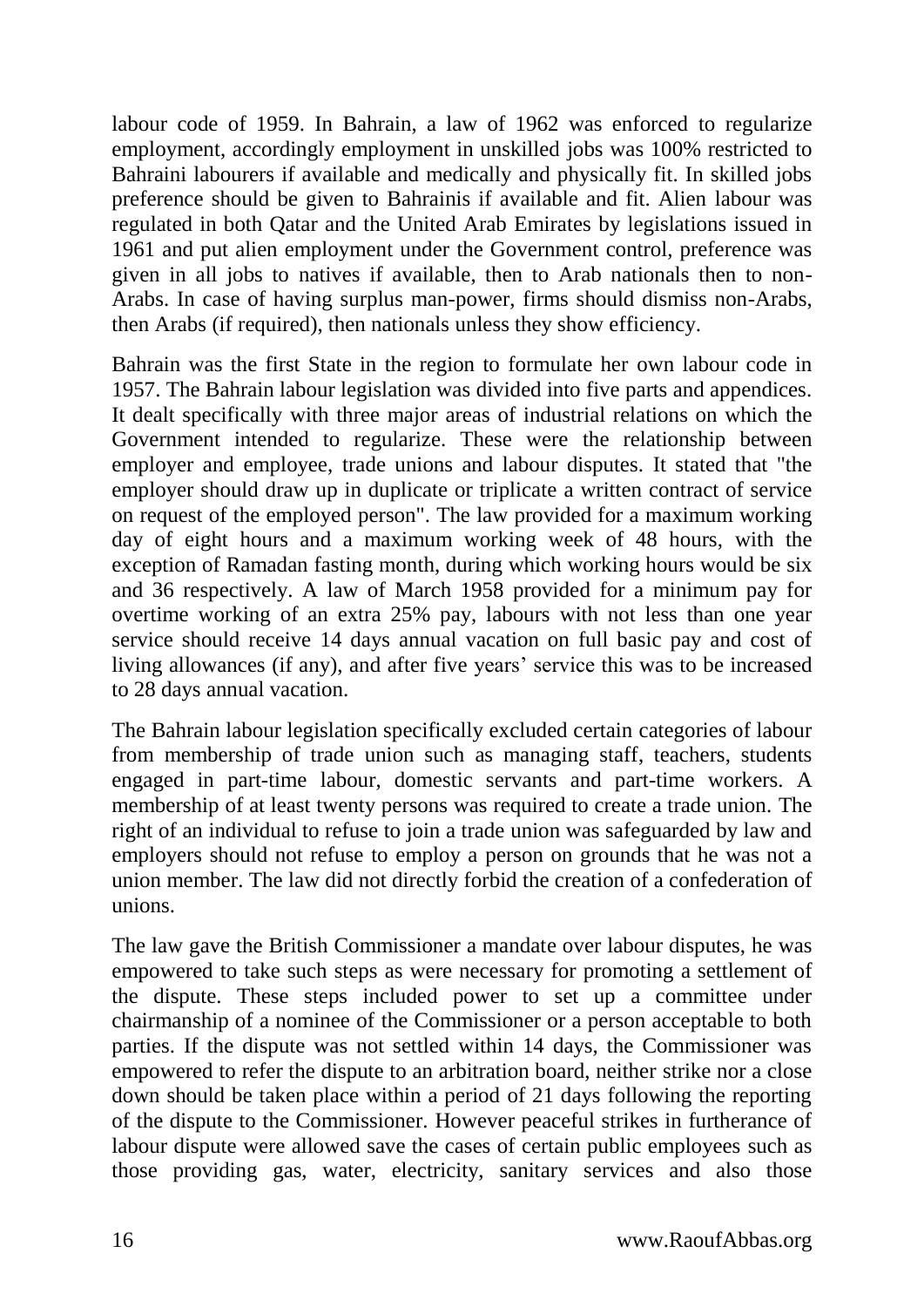employed in the fire and public health services. After independence in 1971 the powers of the Commissioner in that law were transferred to the Minister of Labour and Social Affairs.

Kuwait followed Bahrain in the field of labour legislation, a labour code for the private sector workers had been promulgated in 1959 then modified in 1961, another law was issued in 1960 to regularize labour in the governmental departments, and the industrial relations in oil business were treated in the law of 1968. The Bahrain labour code was among the sources of the Kuwait labour code which included the Egyptian-Syrian unified labour code of 1959, Libyan and Iraqi labour codes.

The Kuwait labour code was divided into fifteen parts such as; categories of labour covered by legislation, regulation for alien workers, employment, labour contracts, juveniles employment, women employment, wages, labour organization, labour conditions, labour security, conciliation and arbitration in labour disputes and trade-unions.

Abu Dhabi, the main Principality of the United Arab Emirates, formulated her labour code in 1961 then introduced certain modifications in 1968. The major sources of the Abu Dhabi labour code were the Egyptian-Syrian unified code of 1959 and the Sudanese labour code.

Qatar was the last State of the region to promulgate a labour code in December 1962. The Qatari labour code was based on the Bahrain labour code of 1957 and the Egyptian-Syrian unified labour code of 1959.

If we look at the labour codes of those three countries (Kuwait, Abu Dhabi, and Qatar) we may find a certain degree of similarity in the parts dealing with labour contracts, women and juveniles employment, wages, working hours, retirement compensation, trade unions, arbitration in labour disputes and legal liabilities in case of industrial accidents.

Those codes stated that labour contracts should be written except the Kuwait code which has recognized oral labour contracts as well if the employee could give an evidence. The contracted labour should not exceed a period of five years, but could be extended, with a three months test period in both Qatar and Abu Dhabi and 100 days in Kuwait at the beginning of the contract. In case of quitting job, the interested party should advise the other one two months beforehand in both Qatar and Abu Dhabi and 15 days in Kuwait.

Employment of juveniles under the age of fourteen years is strictly prohibited, and women are not allowed to work by night except in hospitals. The codes of the three countries provided for a maximum working day of eight hours and a maximum working week of 48 hours, except in Ramadan in which working hours, should be six and 36 respectively. Juveniles should not be working for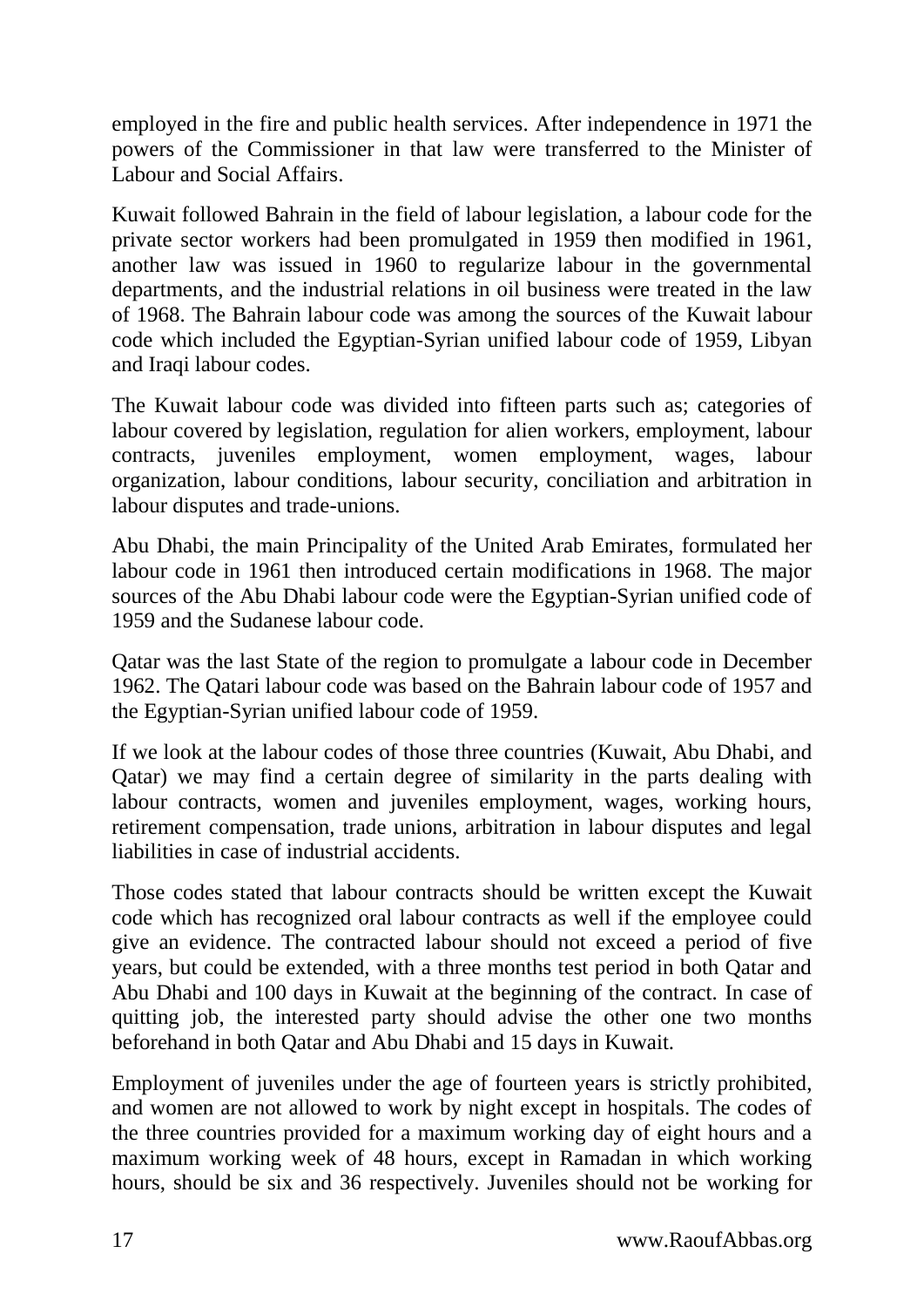more than six hours a day and 36 hours a week. In all cases employees should not resume work for more than five hours continuously without a break. Laws provided for a minimum overtime working pay of an extra 25%, and 50% in case of night overtime working oil industry. Workers with not less than one year service should receive two weeks annual vacation. In both Qatar and Abu Dhabi annual vacation should be four weeks after three years' service, but in Kuwait it should be one month after five years' service. The oil workers get 30 and 45 days annual vacation respectively.

While the Kuwait labour code adopted the Egyptian inclusive concept of wage stating that it includes allowances, commissions and bonus, the Qatari and Abu Dhabi codes considered the basic pay only. Nevertheless the Kuwait labour code provided for the recognition of the trade unions with a minimum membership of 100 workers, regularized the trade unions registration and the formation of a confederation of unions. But the Qatari and Abu Dhabi labour codes neglected this matter, they neither admit nor forbid the creation of trade unions. As far as labour disputes are concerned, the arbitration procedure stated by the Egyptian law of 1948 and the Bahraini law of 1957 were adopted, including creation of a committee under the chairmanship of a nominee of the Minister of Social Affairs and Labour with two representatives of the employers and employees, one for each. Only peaceful strikes were allowed except in certain jobs such as gas, water supply, electricity, fire and health services. The Kuwaiti and Qatari codes created a Labour Court with certain measures to secure the judges independence. Labour disputes should be referred to the Court if the arbitration committee failed in finding a solution.

The labour codes of the oil producing countries of Eastern Arabia excluded certain categories of workers from the provision of labour codes, such as peasants, domestic servants, private drivers, Government employees, navigation workers, part-time workers, casual labour and workers in small workshops employing less than six workers and using no machines.

Though modern codes were essential for a rapidly changing economy, some of them were, to a certain extent, far from the needs of such a community and some exist only on paper. There is still not a single trade union in Bahrain and Kuwait. Of the legislations which is in force in Eastern Arabia, very little use appears to be made and the workers have never enjoyed the full benefits of these laws.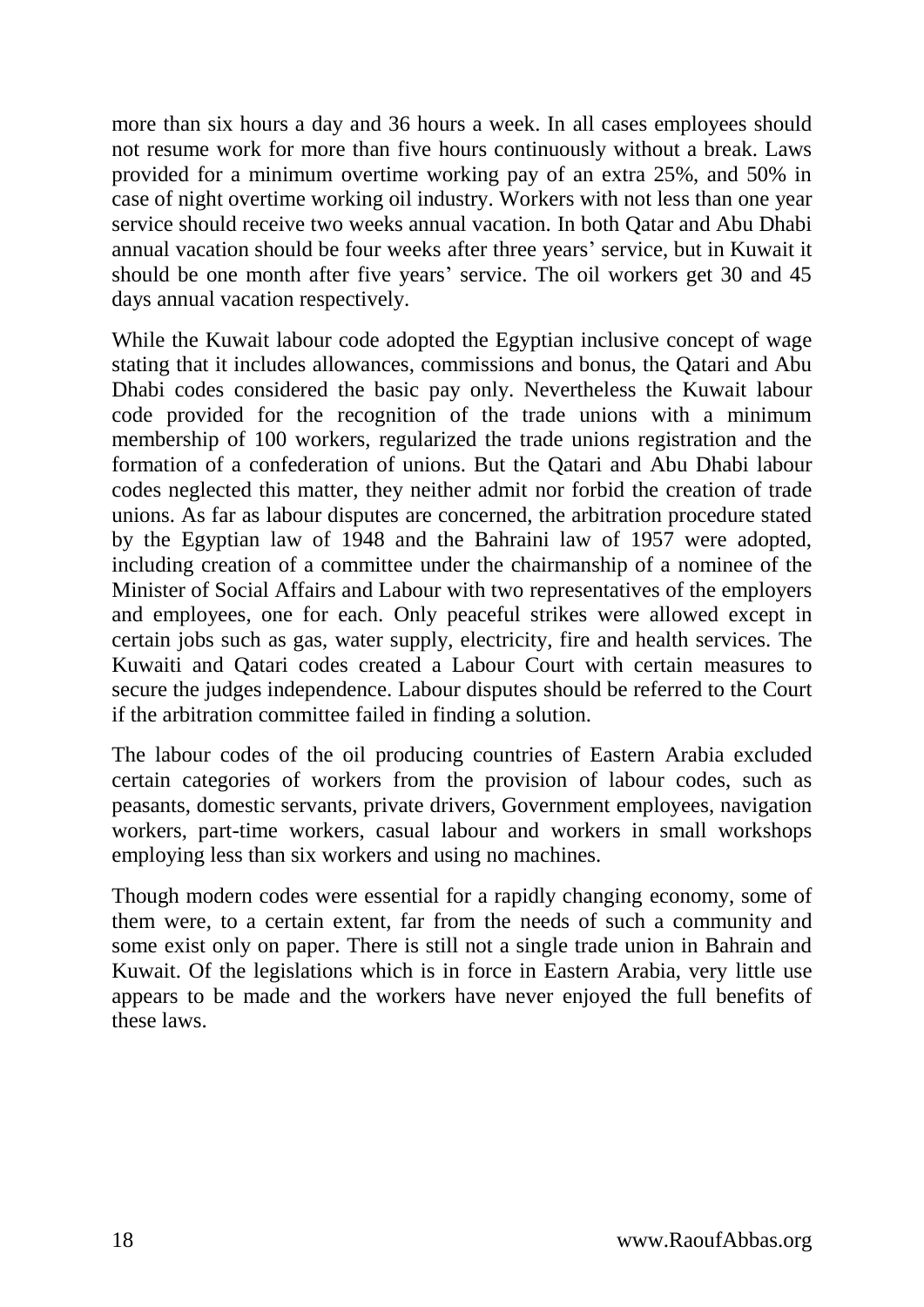## <span id="page-18-0"></span>**IV. Codes and Community**

There are vast differences in the degree of social and economical change in the Arab East not only among the various communities but also among the various countries. Even within the boundaries of a single country such as Syria, a modern working class has developed, while beduin tribes continue their traditional existence. Iraq, for example, has a regime based on socialist performance, while the far reaches of that country are still under a semi-feudal rule of the Shaikhs. The agrarian reform of Egypt which disrupted the economic status of the landlords did not result in the formation of an independent and solid peasantry. The old classes persist while no new group possesses the requisite power and economic backing to inherit their place. A modern Egyptian working class has grown to considerable dimensions but still struggling with the heritage of the old order.

Although agriculture remains the principle economic activity in the Arab East, the Share of industry is increasing. The urge towards industrialization depends heavily on the relation between population and agricultural resources. It is less in Syria, Sudan and Iraq where there are large areas of potentially cultivable land which are now unproductive than in Egypt where the limits of cultivation have nearly been reached and industrialization is an urgent necessity. The Egyptian manufacturing sector has expanded rapidly over the past two decades. In Lebanon light manufacturing industry is the fastest growing sector of the economy. The oil-producing countries of Eastern Arabia, with their limited agricultural potential, see in industrialization a means of diversification to reduce their present dependence on crude-oil production but they are handicapped by the lack of a local labour force and their small domestic markets.

Hence, the secularization of the State and society is proceeding inexorably even in those countries where it can scarcely be seen to have begun. The areas of human activity covered by the Islamic Shari'a have already been reduced in most countries and even in the most traditional and conservative societies, like Eastern Arabia, economic development has enforced the introduction of secular commercial codes. However, no Arab country has yet adopted a deliberate secularization policy as Islam remains the official religion of the state. The strength of Islamic feeling among the masses in both urban and rural communities can scarcely be exaggerated. Egypt gives a perfect example for such context. The Egyptian revolutionaries of 1952 were a secularizing force but many Egyptian intellectuals are impatient with the slow pace of secularization at which secular reforms have been introduced and the failure of a uniquely-powerful regime to hasten the process of secularization. The trials of the Muslim Brothern Society in Egypt in 1965 revealed how strong and widespread the movement remained not only among poor and illiterate masses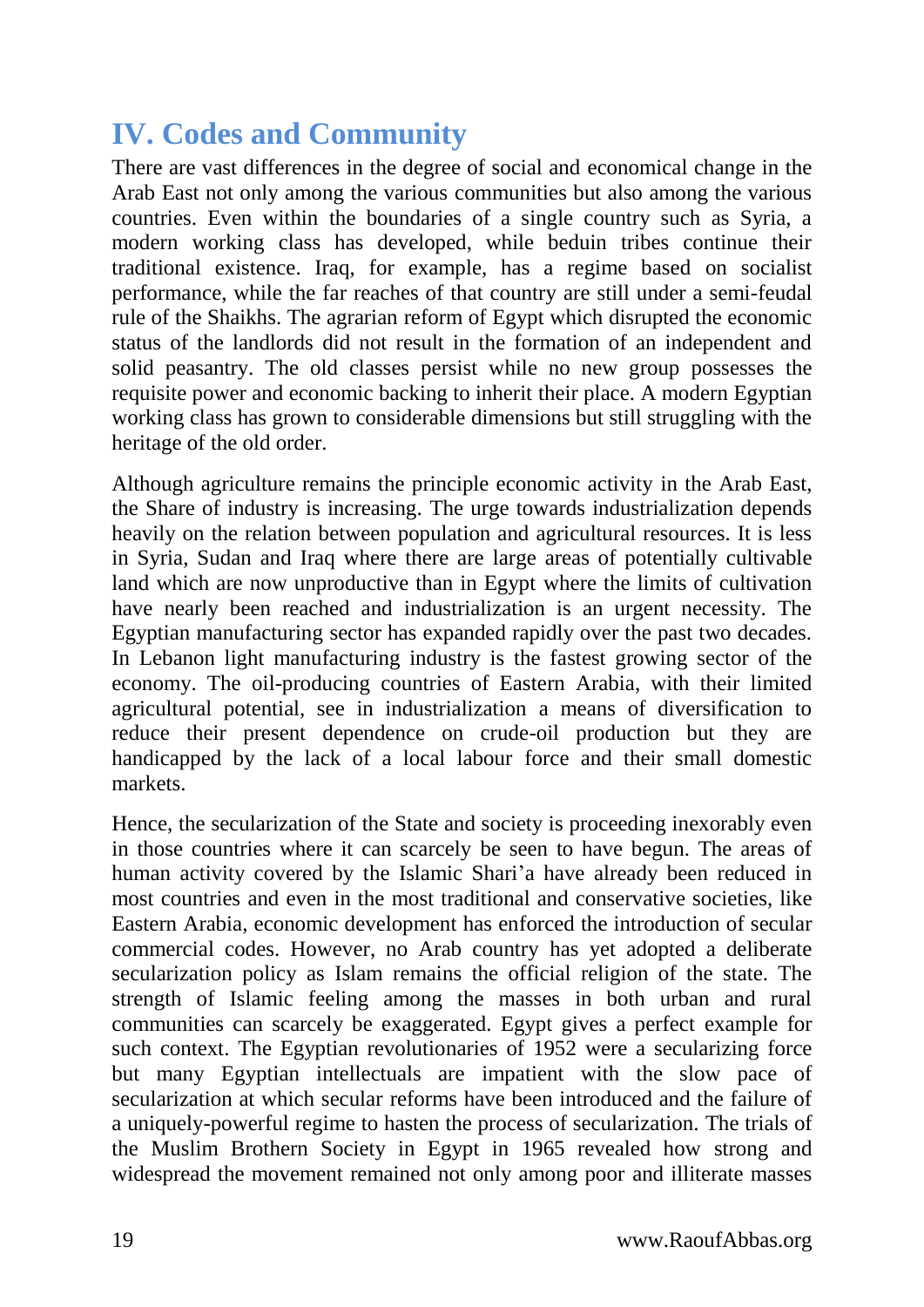but among members of the new middle class which bears little resemblance to the property-owing entrepreneurial Western middle class of the nineteenth century, and consists mainly of technocrats.

The attitude of the Arab masses towards banking gives an interesting example of the influence of the Islamic precepts. Until recent time people were hesitant to accept interests on their bank deposits thinking that it might be usury or even refrain to deposit their savings in bank or accept bank advances. Since banking is essential for modern economy, some Ulema and Muslim economists called for the establishment of "Islamic banks" which handle banking on non-fixed rate of interest. Depositors in those banks are treated as partners in a commercial business and the rate of interest could be decided by the financial standing of the bank at a year-turn. Some banks of that type have been established in Saudi Arabia, Egypt and Dubai.

However, the Arabs are more loyal to traditions than to Islamic ethics. While Shari'a safeguards the inheritance rights of females, it is customary accepted in some Arab communities to deprive girls from that right on ground that the property of a family or tribe may go down to another family or tribe. Regardless Islamic rules of social justice and solidarity, the heads of the families or tribes used to register the whole property of the family on their names and hold titledeeds, such a case was common in Egypt and the Fertile Crescent when the Beduin settlement schemes where introduced. Shaikh families have become landlords and the tribesmen were tenants. The same customs could be traced in Arabia where barriers between public property and private property of the Sovereign almost have no existence. There was time when the Shaiks of Eastern Arabia considered themselves the single owners of the oil revenues of their countries.

Property ownership has taken different dimensions in Egypt and the Fertile Crescent. The process was first seen clearly in Egypt in 1956 with the take-over of the still considerable French and British interests which was followed shortly afterwards by the "Egyptianization" of the whole economy. Syria and, more recently, Iraq and Sudan have followed Egypt's example. The nationalization of banks, commercial and industrial business gave birth to a "public sector" owned by the State leading the economy. Legislations have been promulgated to regularize that sector and provide protection, while a limited share of the economy was left to a private-owned sector. However private ownership other than capitalist property was safeguarded by the institutions even in the socialistoriented Arab countries.

The prevailing customs and traditions in the oil-producing countries of Eastern Arabia had influenced the development of commerce in the region. Before the discovery of oil, the merchants and especially retail-dealers were socially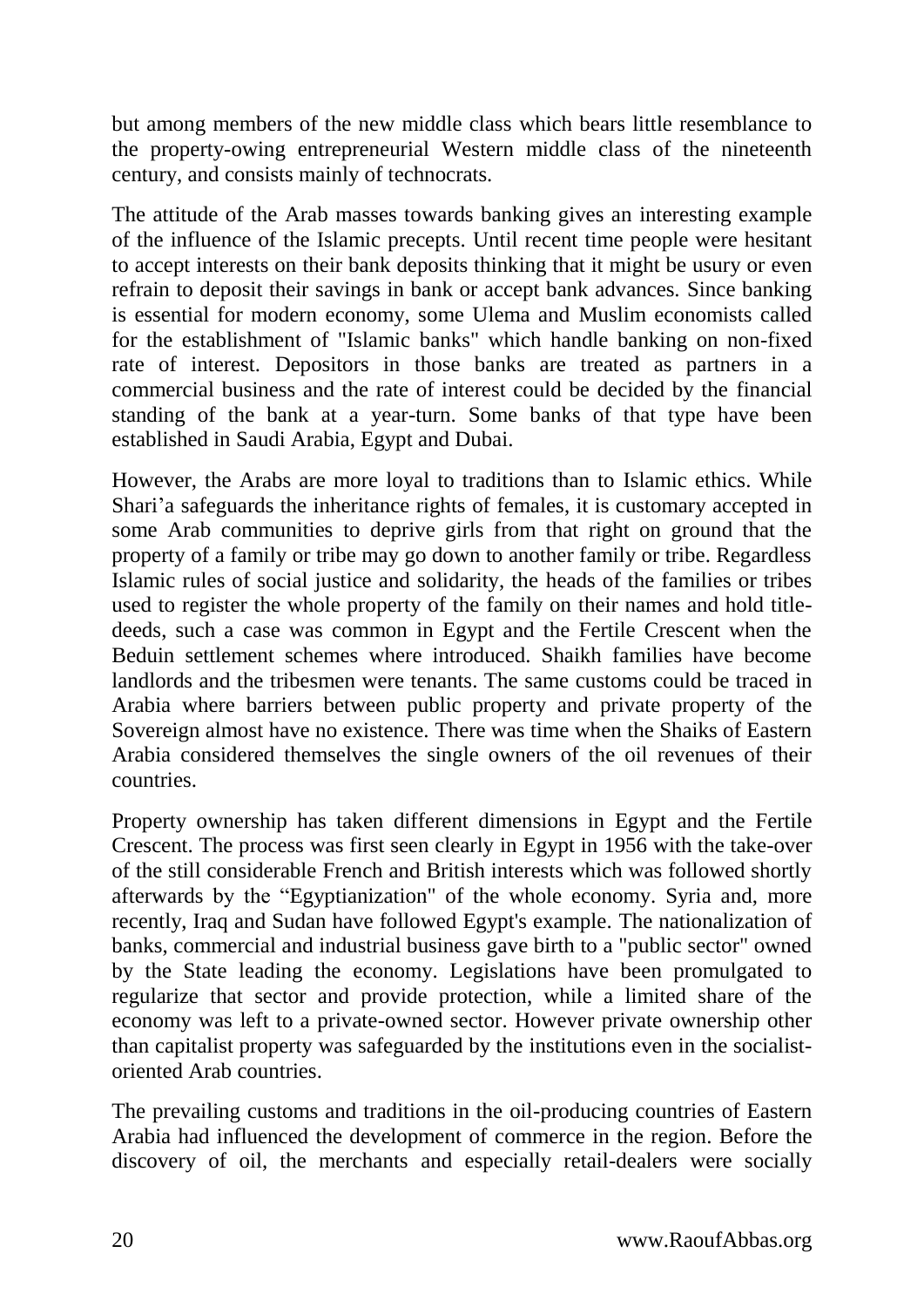classified as a low status stratum, manual crafts such as tailors, carpenters, etc., were socially disregarded as well. Pearl-fishing and animal herding were the only appreciated business in that society. It gave good opportunity to the Iranian immigrants who monopolized commercial business. Most of the wealthy merchants in Kuwait, Bahrain, Qatar, and the United Arab Emirates came from Iranian origin and adopted the local citizenship. Their native origins can not be traced for more than two generations. Some of them are multi-millionaires controlling business in more than one country in the region and abroad but they are still regarded inferior to the pure Arabs in social status.

In spite of the measures taken by these States to encourage their natives to engage in commerce by enforcing laws that require a native partner in any commercial business, local people show little interest in commerce and a considerable numbers of the native partners are nationals from Iranian or even Pakistani origin. Natives of pure Arab origin are more likely engaged in the government service. There has been a tremendous growth in the number employed in the government service, which at the present time is the largest single employer of labour, due to an expansion of the government administration machinery.

The social behaviours traditionally stratify women in a low status in that region. It was considered shameful to even mention the name of any of one's female relatives while in male company. Men never addressed their wives by their first names, but referred to them as "mother of..." or "daughter of...". This situation handicapped women participation in the labour force for a long time. However women are increasingly taking their places in jobs due to the expansion of education. Women are taking employment in offices and schools in Bahrain, Kuwait and, to a certain extent, in Qatar and the United Emirates. In some cases women are engaged in various forms of skilled and semi-skilled labour. Nevertheless the percentage of women labour is estimated at 0.9% in Kuwait, 3.2% in Bahrain out of the total labour force in 1971.

Despite the introduction of the modern property-ownership, commercial and labour codes in the oil producing countries of Eastern Arabia, very little use appears to be made of the powers contained in these laws. Most of them exist only on paper, even in Courts judges are not strictly bound to those codes. Some times they utilize Islamic Shari'a instead of modern codes not only in the cases related to "personal status" (family affairs), but also in civil and commercial cases. Due to the fact that the judges are borrowed from other Arab countries, (the majority are Egyptian besides some Sudanese and Jordanians) they often utilize their own national codes whenever they see possibility.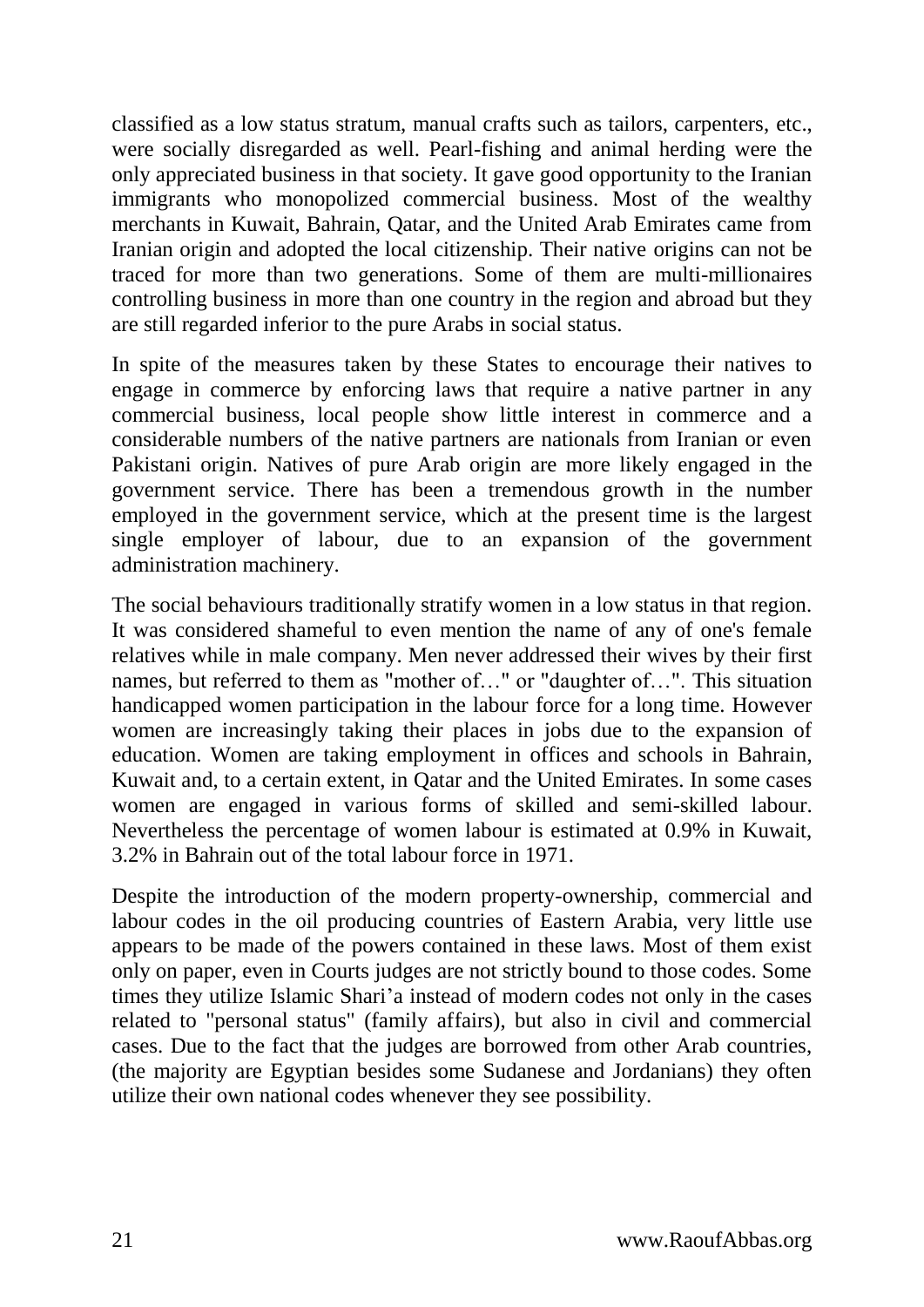# <span id="page-21-0"></span>**BIBLIOGRAPHY**

- Abu Dhabi: Qanūn al-'Amal, 1966.
- Baer, G: Population and society in the Arab East, London 1964.
- Badr, Amin: al-Awraq al-Tijariyya, Cairo n.d.
- al- Barudi, Ali: al-Qanūn a1-Tijari , Cairo 1961.
- al- Binali, J. Mohamed: Educational Planning for Manpower Development in Bahrain, Kuwait Institute of Economic and Social Planning 1969.
- al Farra, M. Ali: al- Tanmiya al- Iqtisadiyya fi Dowlat el-Kuwait, Kuwait 1973.
- al-Fawwal, Salah: al-Badawa wal-Tanmiya, Cairo 1967.
- Fenelon, K.G: The United Arab-Emirates, An Economic and Social Survey, London.1973.
- al-Ghatrifi, Ibrahim: Tatawur Tashri al-Amal fi Misr, Cairo 1965.
- Government of Qatar: Majmu at al-Qawanin al-Mamulbiha fi Qatar, Doha 1966.
- Government of Qatar: Qatar in the Seventies, Doha 1973.
- Hamada, Said: al- Nizam al- Iqtisadi fil-Iraq, Beirut 1938.
- Hanifi, M. Jamal: Islam and the Transformation of Culture, London 1974.
- Hijazi, Abdul-Hay: al- Uqūd al-Tijariyya, Cairo n.d.
- Khadduri, Majid: Independent Iraq, London 1951.
- al- Khatib, Abdul-Hamid: al-Islam wal Mudhilat-ul-Ijtimaiyya al- Haditha, Beirut n.d.
- al-Khuli, Aktham: Sanadat-ul-Itiman-ul-Masrafiyya, Cairo n.d.
- Kuwait Ministry of Trade & Industry: Dirasa Hawla Duwal wa Emarat al-Khalij aI-Arabi, Kuwait 1972.
- Kuwait Ministry of Trade &. Industry: al-Iqtisad al-Kuwaiti, Tatawwuruh wa Numuwwuh, Kuwait 1967.
- Mabro, R : The Egyptian Economy 1952 1972, Oxford 1974.
- al-Mulla, Ahmed : Industry in Bahrain, Kuwait Institute of Economic and social Planning, 1970.
- Rabitat ul-Ijtimaiyyin: al-Khalij aI-Arabi fi Muwajahat al-Tahaddiyat, Kuwait 1975.
- Radwan & Mabro: The Industrialization of Egypt 1939 1973, Policy and Performance, Oxford 1976.
- Rashid, al-Junaidi: The Banking System in Bahrain, Kuwait Institute of Economic and Social Planning 1973.